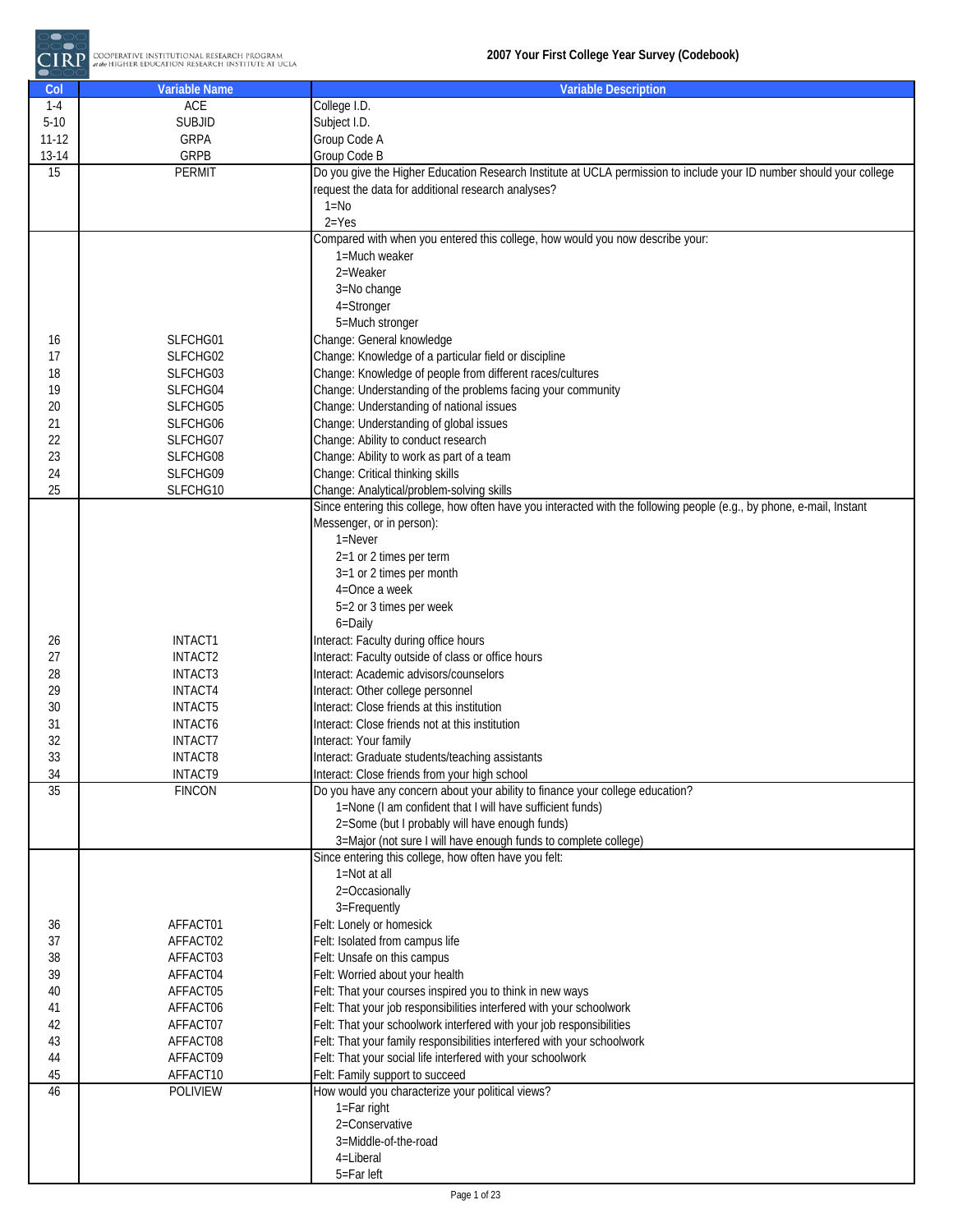

| Col | <b>Variable Name</b> | <b>Variable Description</b>                                                                              |
|-----|----------------------|----------------------------------------------------------------------------------------------------------|
|     |                      | Please rate your satisfaction with this institution on each of the aspects of college life listed below: |
|     |                      | 1=Can't rate/No experience                                                                               |
|     |                      | 2=Very dissatisfied                                                                                      |
|     |                      | 3=Dissatisfied                                                                                           |
|     |                      | 4=Neutral                                                                                                |
|     |                      | 5=Satisfied                                                                                              |
|     |                      | 6=Very satisfied                                                                                         |
| 47  | SATIS01              | Satisfaction: Your overall academic experience                                                           |
| 48  | SATIS02              | Satisfaction: Classroom facilities                                                                       |
|     | SATIS03              |                                                                                                          |
| 49  |                      | Satisfaction: Computer facilities/labs                                                                   |
| 50  | SATIS04              | Satisfaction: Library facilities and services                                                            |
| 51  | SATIS05              | Satisfaction: Laboratory facilities and services                                                         |
| 52  | SATIS06              | Satisfaction: Quality of computer training/assistance                                                    |
| 53  | SATIS07              | Satisfaction: Availability of internet access                                                            |
| 54  | SATIS08              | Satisfaction: Academic advising                                                                          |
| 55  | SATIS09              | Satisfaction: Tutoring or other academic assistance                                                      |
| 56  | SATIS10              | Satisfaction: Student housing facilities                                                                 |
| 57  | SATIS11              | Satisfaction: Student housing office/services                                                            |
| 58  | SATIS12              | Satisfaction: Financial aid office                                                                       |
| 59  | SATIS13              | Satisfaction: Financial aid package                                                                      |
| 60  | SATIS14              | Satisfaction: Student health services                                                                    |
| 61  | SATIS15              | Satisfaction: Psychological counseling services                                                          |
| 62  | SATIS16              | Satisfaction: Recreational facilities                                                                    |
| 63  | SATIS17              | Satisfaction: Orientation for new students                                                               |
| 64  | SATIS18              | Satisfaction: Leadership opportunities                                                                   |
| 65  | SATIS19              | Satisfaction: Opportunities for community service                                                        |
|     |                      | Please rate your satisfaction with this institution on each of the aspects of college life listed below: |
|     |                      | 1=Can't rate/No experience                                                                               |
|     |                      | 2=Very dissatisfied                                                                                      |
|     |                      |                                                                                                          |
|     |                      | 3=Dissatisfied                                                                                           |
|     |                      | 4=Neutral                                                                                                |
|     |                      | 5=Satisfied                                                                                              |
|     |                      | 6=Very satisfied                                                                                         |
| 66  | RATE01               | Self Rating: Academic ability                                                                            |
| 67  | RATE02               | Self Rating: Artistic ability                                                                            |
| 68  | RATE03               | Self Rating: Computer skills                                                                             |
| 69  | RATE04               | Self Rating: Cooperativeness                                                                             |
| 70  | RATE05               | Self Rating: Creativity                                                                                  |
| 71  | RATE06               | Self Rating: Drive to achieve                                                                            |
| 72  | RATE07               | Self Rating: Emotional health                                                                            |
| 73  | RATE08               | Self Rating: Leadership ability                                                                          |
| 74  | RATE09               | Self Rating: Mathematical ability                                                                        |
| 75  | RATE <sub>10</sub>   | Self Rating: Physical health                                                                             |
| 76  | RATE11               | Self Rating: Public speaking ability                                                                     |
| 77  | RATE <sub>12</sub>   | Self Rating: Religiousness                                                                               |
| 78  | RATE13               | Self Rating: Self-confidence (intellectual)                                                              |
| 79  | RATE14               | Self Rating: Self-confidence (social)                                                                    |
| 80  | RATE <sub>15</sub>   | Self Rating: Self-understanding                                                                          |
| 81  | RATE <sub>16</sub>   | Self Rating: Spirituality                                                                                |
|     |                      | Self Rating: Understanding of others                                                                     |
| 82  | RATE17               |                                                                                                          |
| 83  | RATE18               | Self Rating: Writing ability                                                                             |
|     |                      | Since entering this college, how has it been to:                                                         |
|     |                      | 1=Very difficult                                                                                         |
|     |                      | 2=Somewhat difficult                                                                                     |
|     |                      | 3=Somewhat easy                                                                                          |
|     |                      | 4=Very easy                                                                                              |
| 84  | EASY1                | Ease: Understand what your professors expect of your academically                                        |
| 85  | EASY2                | Ease: Develop effective study skills                                                                     |
| 86  | EASY3                | Ease: Adjust to the academic demands of college                                                          |
| 87  | EASY4                | Ease: Manage your time effectively                                                                       |
| 88  | EASY5                | Ease: Get to know faculty                                                                                |
| 89  | EASY6                | Ease: Develop close friendships with male students                                                       |
| 90  | EASY7                | Ease: Develop close friendships with female students                                                     |
| 91  | EASY8                | Ease: Develop close friendships with students of a different racial/ethnic group                         |
| 92  | EASY9                | Ease: Utilize campus services available to students                                                      |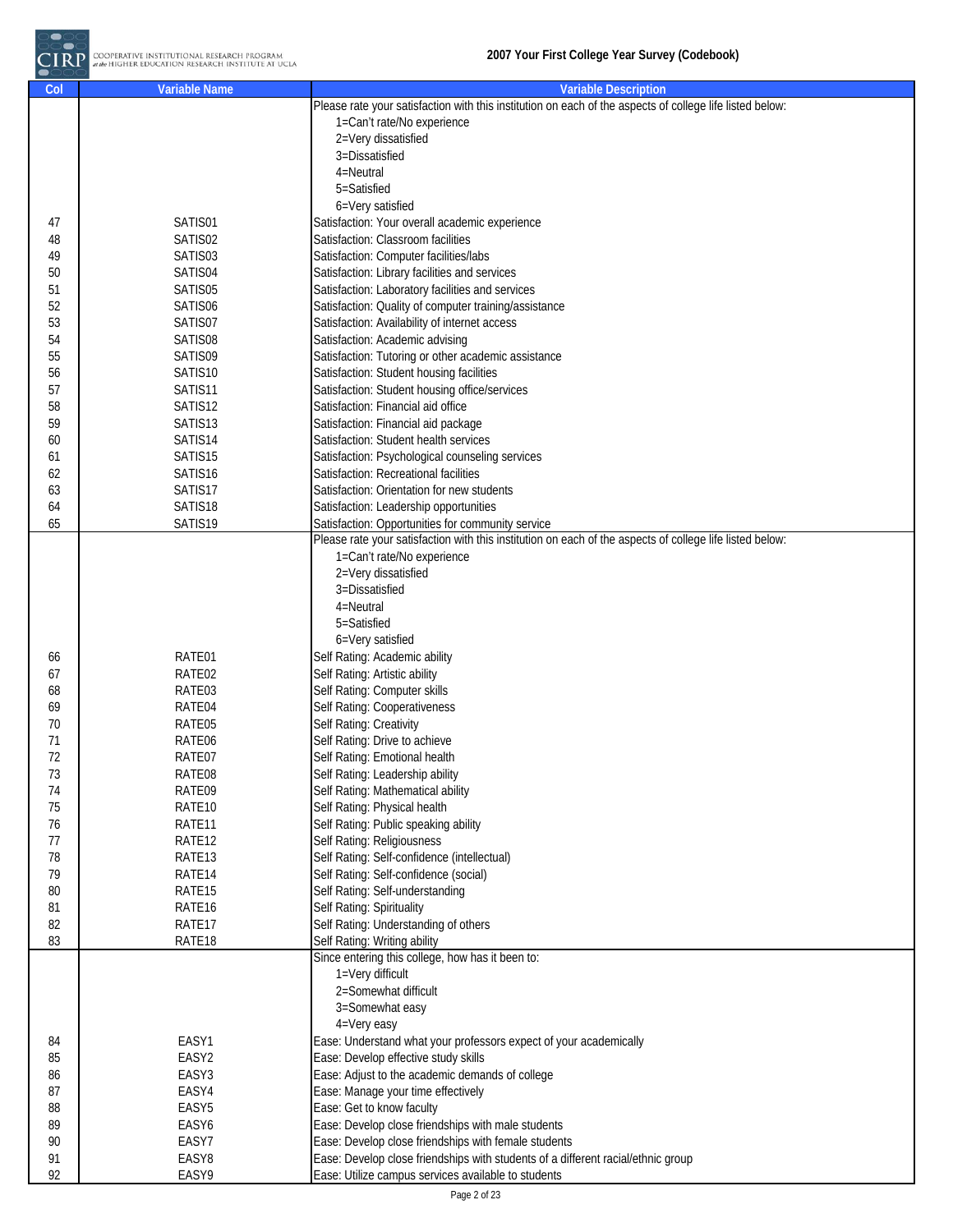

| Col | <b>Variable Name</b> | <b>Variable Description</b>                                                                                           |
|-----|----------------------|-----------------------------------------------------------------------------------------------------------------------|
|     |                      | Rate yourself on each of the following traits as compared with the average person your age. We want the most accurate |
|     |                      | estimate of how you see yourself.                                                                                     |
|     |                      | 1=Lowest 10%                                                                                                          |
|     |                      | 2=Below average                                                                                                       |
|     |                      |                                                                                                                       |
|     |                      | 3=Average                                                                                                             |
|     |                      | 4=Above average                                                                                                       |
|     |                      | 5=Highest 10%                                                                                                         |
| 93  | DIVRATE1             | Diversity Rating: Ability to see the world from someone else's perspective                                            |
| 94  | DIVRATE2             | Diversity Rating: Tolerance of others with different beliefs                                                          |
| 95  | DIVRATE3             | Diversity Rating: Openness to having my own views challenged                                                          |
| 96  |                      | Diversity Rating: Ability to discuss and negotiate controversial issues                                               |
|     | DIVRATE4             |                                                                                                                       |
| 97  | DIVRATE5             | Diversity Rating: Ability to work cooperatively with diverse people                                                   |
|     |                      | Since entering this college, how often have you:                                                                      |
|     |                      | 1=Not at all                                                                                                          |
|     |                      | 2=Occasionally                                                                                                        |
|     |                      | 3=Frequently                                                                                                          |
| 98  | ACT01                | Act: Attended a religious service                                                                                     |
| 99  | ACT02                | Act: Felt bored in class                                                                                              |
|     |                      |                                                                                                                       |
| 100 | ACT03                | Act: Participated in political demonstrations                                                                         |
| 101 | ACT04                | Act: Tutored another student                                                                                          |
| 102 | ACT05                | Act: Studied with other students                                                                                      |
| 103 | ACT06                | Act: Been a guest in a professor's home                                                                               |
| 104 | ACT07                | Act: Smoked cigarettes                                                                                                |
| 105 | ACT08                | Act: Drank beer                                                                                                       |
|     | ACT09                | Act: Drank wine or liquor                                                                                             |
| 106 |                      |                                                                                                                       |
| 107 | ACT10                | Act: Felt overwhelmed by all you had to do                                                                            |
| 108 | ACT11                | Act: Felt depressed                                                                                                   |
| 109 | ACT12                | Act: Performed volunteer work                                                                                         |
| 110 | ACT13                | Act: Played a musical instrument                                                                                      |
| 111 | ACT14                | Act: Worked on a local, state, or national political campaign                                                         |
| 112 | ACT15                | Act: Socialized with someone of another racial/ethnic group                                                           |
|     |                      | Act: Come late to class                                                                                               |
| 113 | ACT16                |                                                                                                                       |
| 114 | ACT17                | Act: Used the Internet: For research or homework                                                                      |
| 115 | ACT18                | Act: Used the Internet: To read news sites                                                                            |
| 116 | ACT19                | Act: Used the Internet: to read blogs                                                                                 |
| 117 | ACT20                | Act: Performed community service as part of class                                                                     |
| 118 | ACT21                | Act: Discussed religion                                                                                               |
| 119 | ACT22                | Act: Discussed politics                                                                                               |
|     |                      |                                                                                                                       |
| 120 | ACT23                | Act: Maintained a healthy diet                                                                                        |
| 121 | ACT24                | Act: Missed class because of illness                                                                                  |
| 122 | ACT25                | Act: Slept 8 or more hours a day                                                                                      |
|     |                      | Since entering this college, how much time have you spent during a typical week doing the following activities        |
|     |                      | $1 = \text{None}$                                                                                                     |
|     |                      | 2=Less than 1 hour                                                                                                    |
|     |                      | $3=1$ to 2 hours                                                                                                      |
|     |                      | $4=3$ to 5 hours                                                                                                      |
|     |                      |                                                                                                                       |
|     |                      | $5=6$ to 10 hours                                                                                                     |
|     |                      | $6=11$ to 15 hours                                                                                                    |
|     |                      | 7=16 to 20 hours                                                                                                      |
|     |                      | 8=Over 20 hours                                                                                                       |
| 123 | HPW01                | Hours per Week: Attending classes/labs                                                                                |
| 124 | HPW02                | Hours per Week: Studying/homework                                                                                     |
|     |                      |                                                                                                                       |
| 125 | HPW03                | Hours per Week: Socializing with friends                                                                              |
| 126 | HPW04                | Hours per Week: Exercising or sports                                                                                  |
| 127 | HPW05                | Hours per Week: Partying                                                                                              |
| 128 | HPW06                | Hours per Week: Working (for pay) on campus                                                                           |
| 129 | HPW07                | Hours per Week: Working (for pay) off campus                                                                          |
| 130 | HPW08                | Hours per Week: Student clubs and groups                                                                              |
| 131 | HPW09                | Hours per Week: Watching TV                                                                                           |
|     |                      |                                                                                                                       |
| 132 | HPW10                | Hours per Week: Household/childcare duties                                                                            |
| 133 | HPW11                | Hours per Week: Reading for pleasure                                                                                  |
| 134 | HPW12                | Hours per Week: Playing video/computer games                                                                          |
| 135 | HPW13                | Hours per Week: Prayer/meditation                                                                                     |
| 136 | HPW14                | Hours per Week: Commuting                                                                                             |
| 137 | HPW15                | Hours per Week: Online social networks (MySpace, Facebook, etc.)                                                      |
|     |                      |                                                                                                                       |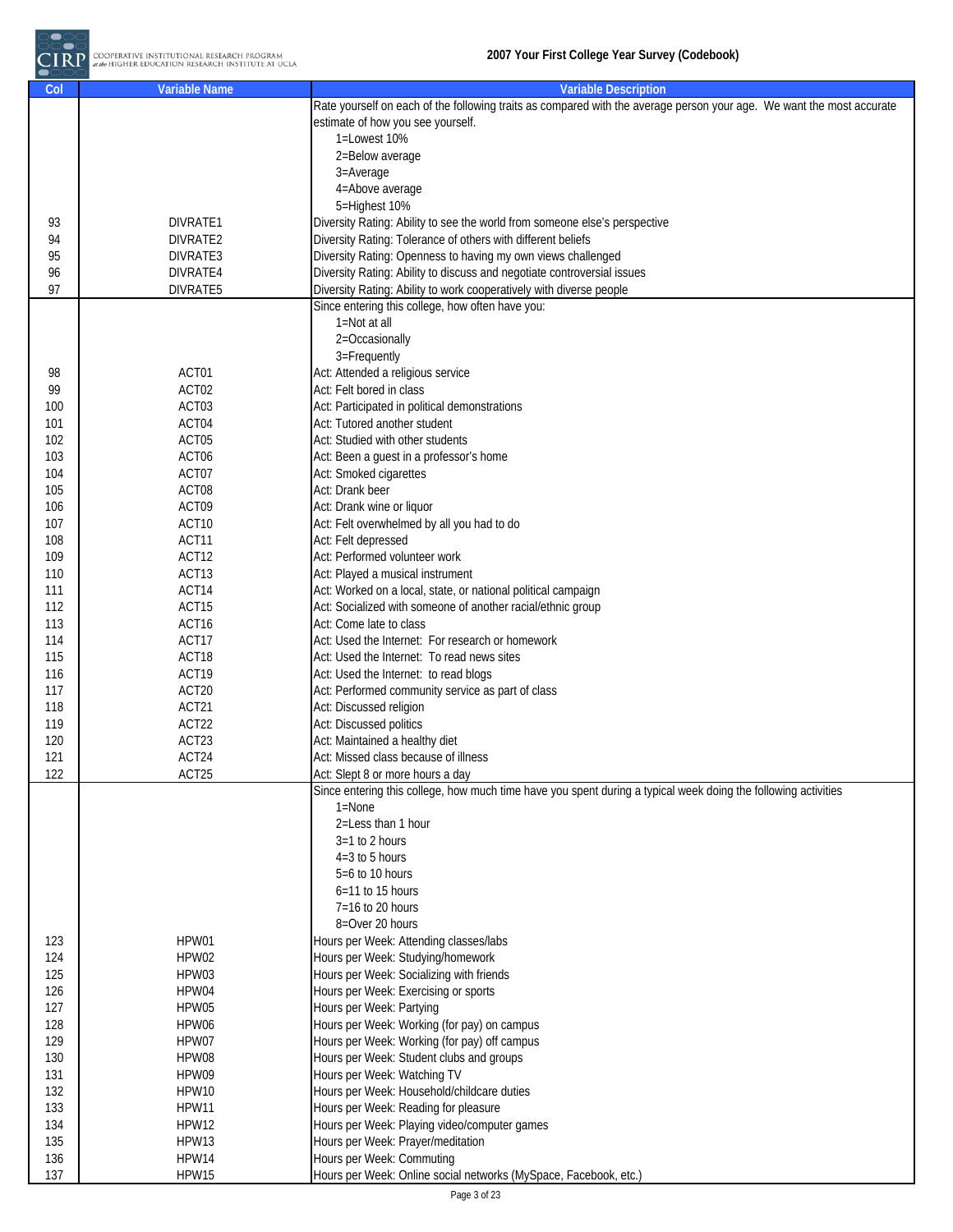| Col | <b>Variable Name</b> | <b>Variable Description</b>                                                                                      |
|-----|----------------------|------------------------------------------------------------------------------------------------------------------|
|     |                      | Please indicate the extent to which you agree or disagree with the following statements:                         |
|     |                      | 1=Strongly disagree                                                                                              |
|     |                      | 2=Disagree                                                                                                       |
|     |                      | 3=Agree                                                                                                          |
|     |                      | 4=Strongly agree                                                                                                 |
| 138 | COLOPN01             | Opinion: I have felt discriminated against based on my: Race/ethnicity                                           |
| 139 | COLOPN02             | Opinion: I have felt discriminated against based on my: Socio-economic status                                    |
| 140 | COLOPN03             | Opinion: I have felt discriminated against based on my: Gender                                                   |
| 141 | COLOPN04             | Opinion: I have felt discriminated against based on my: Religion                                                 |
| 142 | COLOPN05             | Opinion: I have felt discriminated against based on my: Sexual orientation                                       |
| 143 | COLOPN06             | Opinion: In class, I have heard faculty express stereotypes about: Racial/ethnic groups                          |
| 144 | COLOPN07             | Opinion: In class, I have heard faculty express stereotypes about: Women                                         |
|     | COLOPN08             | Opinion: In class, I have heard faculty express stereotypes about: Men                                           |
| 145 |                      |                                                                                                                  |
| 146 | COLOPN09             | Opinion: The admission/recruitment materials portrayed this campus accurately                                    |
| 147 | COLOPN10             | Opinion: I see myself as part of the campus community                                                            |
| 148 | COLOPN11             | Opinion: The Faculty here are interested in students' academic problems                                          |
| 149 | COLOPN12             | Opinion: The Faculty here are interested in students' personal problems                                          |
| 150 | COLOPN13             | Opinion: The Staff here are interested in students' academic problems                                            |
| 151 | COLOPN14             | Opinion: The Staff here are interested in students' personal problems                                            |
| 152 | COLOPN15             | Opinion: There is a lot of racial tension on this campus                                                         |
| 153 | COLOPN16             | Opinion: I feel like I am just another number on this campus                                                     |
| 154 | COLOPN17             | Opinion: I have been able to find a balance between academics and extracurricular activities                     |
| 155 | COLOPN18             | Opinion: My college experiences have exposed me to diverse opinions, cultures, and values                        |
| 156 | COLOPN19             | Opinion: There is strong competition among most of the students for high grades                                  |
| 157 | COLOPN20             | Opinion: I feel a sense of belonging with this college                                                           |
|     |                      | To what extent have you experienced the following with students from a racial/ethnic group other than your own?  |
|     |                      | $1 =$ Never                                                                                                      |
|     |                      | 2=Seldom                                                                                                         |
|     |                      | 3=Sometimes                                                                                                      |
|     |                      | 4=Often                                                                                                          |
|     |                      | 5=Very often                                                                                                     |
| 158 | ETHEXP01             | Ethnic Experience: Dined or shared a meal                                                                        |
| 159 | ETHEXP02             | Ethnic Experience: Had meaningful and honest discussions about race/ethnic relations outside of class            |
| 160 | ETHEXP03             | Ethnic Experience: Had guarded, cautious interactions                                                            |
| 161 | ETHEXP04             | Ethnic Experience: Shared personal feelings and problems                                                         |
| 162 | ETHEXP05             | Ethnic Experience: Had tense, somewhat hostile interactions                                                      |
| 163 | ETHEXP06             | Ethnic Experience: Had intellectual discussions outside of class                                                 |
| 164 | ETHEXP07             | Ethnic Experience: Felt insulted or threatened because of race/ethnicity                                         |
| 165 | ETHEXP08             | Ethnic Experience: Studied or prepared for class                                                                 |
| 166 | ETHEXP09             | Ethnic Experience: Socialized or partied                                                                         |
| 167 | ETHEXP10             | Ethnic Experience: Attended events sponsored by other racial/ethnic groups                                       |
|     | <b>DRINKS</b>        |                                                                                                                  |
| 168 |                      | How many times in the past two weeks, if any, have you had five or more alcoholic drinks in a row?<br>$1 =$ None |
|     |                      | $2 =$ Once                                                                                                       |
|     |                      |                                                                                                                  |
|     |                      | 3=Twice                                                                                                          |
|     |                      | $4=3$ to 5 times                                                                                                 |
|     |                      | $5=6$ to 9 times                                                                                                 |
|     |                      | 6=10 or more times                                                                                               |
|     |                      | During the past year did you participate in or receive any of the following?                                     |
|     |                      | $1 = No$                                                                                                         |
|     |                      | $2 = Yes$                                                                                                        |
| 169 | ALCINFO1             | A discussion with a parent or guardian about alcohol before entering college                                     |
| 170 | ALCINFO2             | An on-line alcohol education program sponsored by your college                                                   |
| 171 | ALCINFO3             | A live presentation about alcohol by college officials                                                           |
| 172 | ALCINFO4             | A live presentation about alcohol by college students                                                            |
| 173 | ALCINFO5             | Small group discussions about alcohol                                                                            |
| 174 | ALCINFO6             | Written material about alcohol from your college                                                                 |
| 175 | ALCINFO7             | Other alcohol education program                                                                                  |
| 176 | ALCINFO8             | No alcohol education program                                                                                     |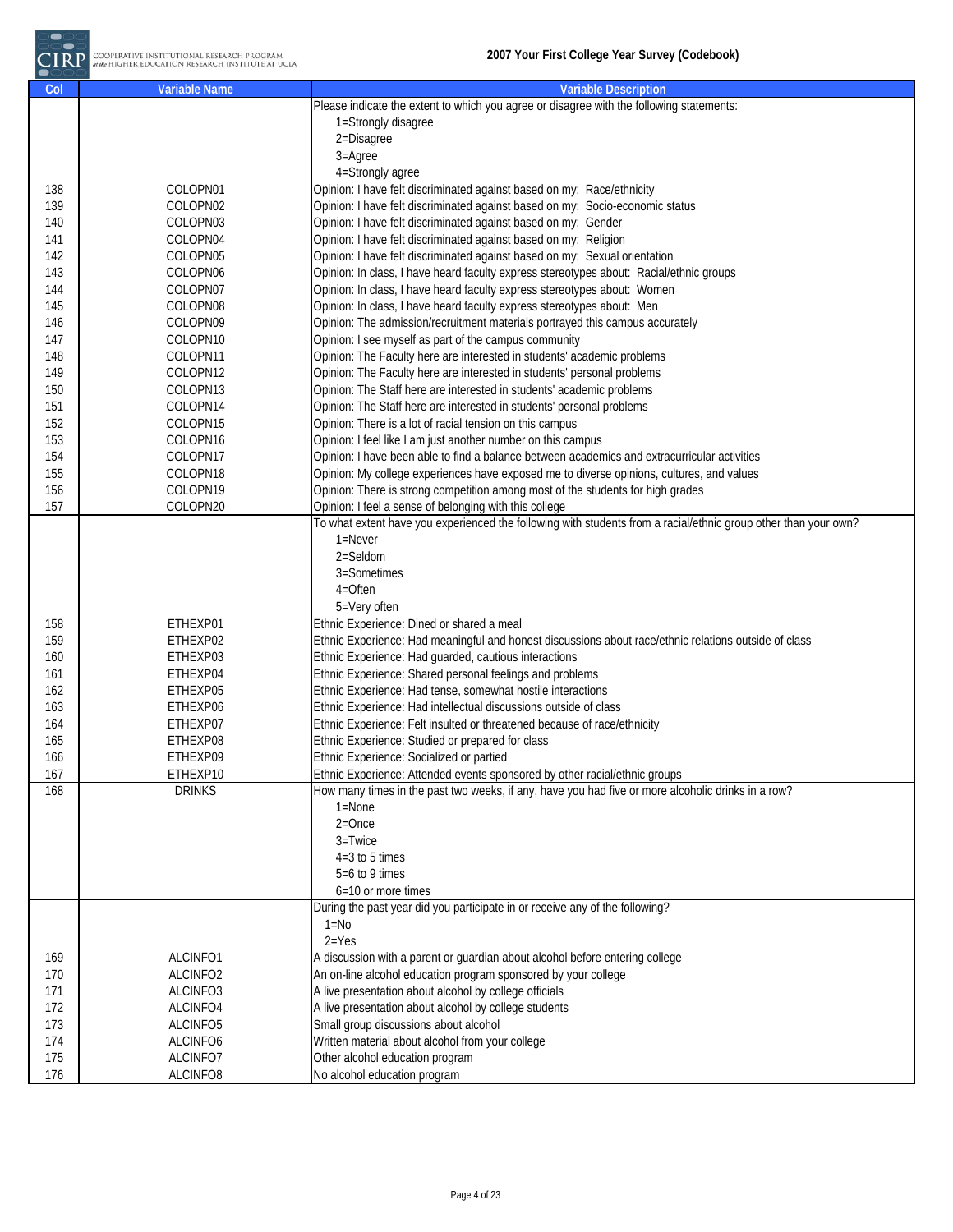| Col     | <b>Variable Name</b> | <b>Variable Description</b>                                                                             |
|---------|----------------------|---------------------------------------------------------------------------------------------------------|
| 177-178 | LIVED                | Where did you primarily live while attending college this past year?                                    |
|         |                      | 1=First-year student housing                                                                            |
|         |                      | 2=Cultural or minority student housing                                                                  |
|         |                      | 3=Single-sex housing                                                                                    |
|         |                      | 4=Special academic program                                                                              |
|         |                      | 5=Other special interest housing                                                                        |
|         |                      | 6=Residence hall                                                                                        |
|         |                      | 7=Apartment                                                                                             |
|         |                      | 8=Fraternity or sorority housing                                                                        |
|         |                      | 9=Other residential housing                                                                             |
|         |                      | 10=At home with family                                                                                  |
|         |                      | 11=Fraternity or sorority                                                                               |
|         |                      | 12=Rented apartment or house                                                                            |
|         |                      | 13=Other                                                                                                |
|         |                      | Indicate the importance to you personally of each of the following:                                     |
|         |                      |                                                                                                         |
|         |                      | 1=Not important                                                                                         |
|         |                      | 2=Somewhat important                                                                                    |
|         |                      | 3=Very important                                                                                        |
|         |                      | 4=Essential                                                                                             |
| 179     | GOAL01               | Goal: Becoming accomplished in one of the performing arts (acting, dancing, etc.)                       |
| 180     | GOAL02               | Goal: Becoming an authority in my field                                                                 |
| 181     | GOAL03               | Goal: Obtaining recognition from my colleagues for contributions to my special field                    |
| 182     | GOAL04               | Goal: Influencing the political structure                                                               |
| 183     | GOAL05               | Goal: Influencing social values                                                                         |
| 184     | GOAL06               | Goal: Raising a family                                                                                  |
| 185     | GOAL07               | Goal: Having administrative responsibility for the work of others                                       |
| 186     | GOAL08               | Goal: Being very well off financially                                                                   |
| 187     | GOAL09               | Goal: Helping others who are in difficulty                                                              |
| 188     | GOAL10               | Goal: Making a theoretical contribution to science                                                      |
| 189     | GOAL11               | Goal: Writing original works (poems, novels, short stories, etc.)                                       |
| 190     | GOAL12               | Goal: Creating artistic works (painting, sculpture, decorating, etc.)                                   |
| 191     | GOAL13               | Goal: Becoming successful in a business of my own                                                       |
| 192     | GOAL14               | Goal: Becoming involved in programs to clean up the environment                                         |
| 193     | GOAL15               | Goal: Developing a meaningful philosophy of life                                                        |
| 194     | GOAL <sub>16</sub>   | Goal: Participating in a community action program                                                       |
| 195     | GOAL17               | Goal: Helping to promote racial understanding                                                           |
| 196     | GOAL18               | Goal: Keeping up to date with political affairs                                                         |
| 197     | GOAL19               | Goal: Becoming a community leader                                                                       |
| 198     | GOAL20               | Goal: Integrating spirituality into my life                                                             |
| 199     | GOAL21               | Goal: Improving my understanding of other countries and cultures                                        |
| 200     | GOAL22               | Goal: Participating in an organization like the Peace Corps or AmeriCorps/VISTA                         |
| 201     | GOAL23               | Goal: Engaging with members of my own racial/ethnic group                                               |
|         |                      | Please rate your satisfaction with this institution on each of the aspects of campus life listed below. |
|         |                      | 1=Can't rate/No experience                                                                              |
|         |                      | 2=Very dissatisfied                                                                                     |
|         |                      | 3=Dissatisfied                                                                                          |
|         |                      | 4=Neutral                                                                                               |
|         |                      | 5=Satisfied                                                                                             |
|         |                      | 6=Very satisfied                                                                                        |
| 202     | CMPSAT01             | Campus Satisfaction: Amount of contact with faculty                                                     |
| 203     | CMPSAT02             | Campus Satisfaction: Racial/ethnic diversity of faculty                                                 |
| 204     | CMPSAT03             | Campus Satisfaction: Racial/ethnic diversity of student body                                            |
| 205     | CMPSAT04             | Campus Satisfaction: Class size                                                                         |
| 206     | CMPSAT05             | Campus Satisfaction: Interaction with other students                                                    |
| 207     | CMPSAT06             | Campus Satisfaction: Relevance of coursework to everyday life                                           |
| 208     | CMPSAT07             | Campus Satisfaction: Relevance of coursework to future career plans                                     |
| 209     | CMPSAT08             | Campus Satisfaction: Overall quality of instruction                                                     |
| 210     | CMPSAT09             | Campus Satisfaction: Respect for the expression of diverse beliefs                                      |
| 211     | CMPSAT10             | Campus Satisfaction: Availability of campus social activities                                           |
| 212     | CMPSAT11             | Campus Satisfaction: Your social life                                                                   |
| 213     | CMPSAT12             | Campus Satisfaction: Overall sense of community among students                                          |
| 214     | CMPSAT13             |                                                                                                         |
|         |                      | Campus Satisfaction: Overall college experience                                                         |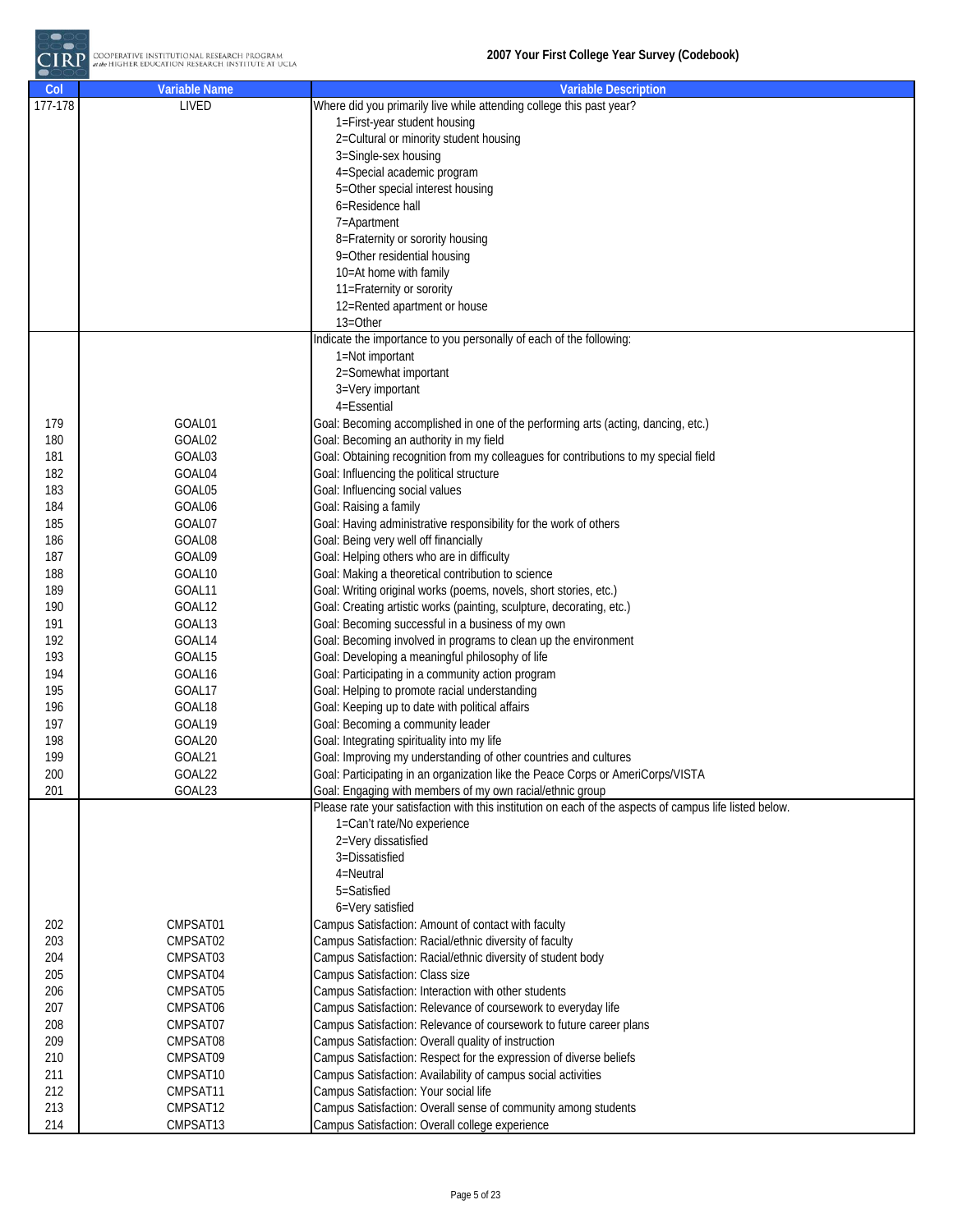

| Col | <b>Variable Name</b> | <b>Variable Description</b>                                                                                          |
|-----|----------------------|----------------------------------------------------------------------------------------------------------------------|
| 215 | <b>CURRGPA</b>       | What is your overall grade average (as of your most recently completed academic term)?                               |
|     |                      | 1=I do not receive grades in my courses                                                                              |
|     |                      | $2=D$                                                                                                                |
|     |                      | $3=C$                                                                                                                |
|     |                      | $4=C+$                                                                                                               |
|     |                      | $5 = B -$                                                                                                            |
|     |                      | $6 = B$                                                                                                              |
|     |                      | $7 = B +$                                                                                                            |
|     |                      | $8 = A -$                                                                                                            |
|     |                      | $9 = A$ or $A +$                                                                                                     |
|     |                      | Since entering this college have you:                                                                                |
|     |                      | $1 = No$                                                                                                             |
|     |                      | $2 = Yes$                                                                                                            |
| 216 | COLACT01             | Act in College: Decided to pursue a different major                                                                  |
| 217 | COLACT02             | Act in College: Remained undecided about a major                                                                     |
| 218 | COLACT03             | Act in College: Changed your career choice                                                                           |
| 219 | COLACT04             | Act in College: Participated in student government                                                                   |
| 220 | COLACT05             | Act in College: Made at least a 'B' average                                                                          |
| 221 | COLACT06             | Act in College: Needed extra time to complete your degree requirements                                               |
| 222 | COLACT07             | Act in College: Socialized with someone of another racial/ethnic group                                               |
| 223 | COLACT08             | Act in College: Worked full-time while attending school                                                              |
| 224 | COLACT09             | Act in College: Joined a social fraternity or sorority                                                               |
| 225 | COLACT10             | Act in College: Played varsity/intercollegiate athletics                                                             |
| 226 | COLACT11             | Act in College: Participated in student protests or demonstrations                                                   |
| 227 | COLACT12             | Act in College: Participated in volunteer or community service work                                                  |
| 228 | COLACT13             | Act in College: Participated in student clubs/groups                                                                 |
| 229 | COLACT14             | Act in College: Sought personal counseling                                                                           |
| 230 | COLACT15             | Act in College: Strengthened your religious beliefs/convictions                                                      |
| 231 | COLACT16             | Act in College: Failed one or more courses                                                                           |
| 232 | COLACT17             | Act in College: Participated in leadership training                                                                  |
| 233 | COLACT18             | Act in College: Communicated regularly with your professors                                                          |
| 234 | COLACT19             | Act in College: Enrolled in an honors or advanced course                                                             |
| 235 | COLACT20             | Act in College: Enrolled in a remedial or developmental course                                                       |
| 236 | COLACT21             | Act in College: Transferred from another institution                                                                 |
| 237 | COLACT22             | Act in College: Been satisfied with this college overall                                                             |
| 238 | COLACT23             | Act in College: Enrolled in a formal program where a group of students take two or more courses together (e.g., FIG, |
| 239 | COLACT24             | Act in College: Taken a course or first-year seminar designed to help first-year students adjust to college          |
| 240 | COLACT25             | Act in College: Participated in an academic support program                                                          |
|     |                      | Since entering this college, indicate how often have you:                                                            |
|     |                      | 1=Not at all                                                                                                         |
|     |                      | 2=Occasionally                                                                                                       |
|     |                      | 3=Frequently                                                                                                         |
| 241 | CLSACT01             | Act in Class: Turned in course assignment(s) late                                                                    |
| 242 | CLSACT02             | Act in Class: Spoke up in class                                                                                      |
| 243 | CLSACT03             | Act in Class: Discussed course content with students outside of class                                                |
| 244 | CLSACT04             | Act in Class: Skipped class                                                                                          |
| 245 | CLSACT05             | Act in Class: Received tutoring                                                                                      |
| 246 | CLSACT06             | Act in Class: Worked on a professor's research project                                                               |
| 247 | CLSACT07             | Act in Class: Turned in course assignments that did not reflect your best work                                       |
| 248 | CLSACT08             | Act in Class: Participated in intramural sports                                                                      |
| 249 | CLSACT09             | Act in Class: Had difficulty getting along with your roommate(s)/housemate(s)                                        |
| 250 | CLSACT10             | Act in Class: Received from your professor: Advice or guidance about your educational program                        |
| 251 | CLSACT11             | Act in Class: Received from your professor: Emotional support or encouragement                                       |
| 252 | CLSACT12             | Act in Class: Received from your professor: Negative feedback about your academic work                               |
| 253 | CLSACT13             | Act in Class: Witnessed academic dishonesty/cheating                                                                 |
| 254 | CLSACT14             | Act in Class: Went home for the weekend                                                                              |
| 255 | CLSACT15             | Act in Class: Worked with an academic advisor to select your courses                                                 |
| 256 | CLSACT16             | Act in Class: Received advice/counseling from another student                                                        |
| 257 | CLSACT17             | Act in Class: Fell asleep in class                                                                                   |
| 258 | CLSACT18             | Act in Class: Had difficulty getting into the courses you need                                                       |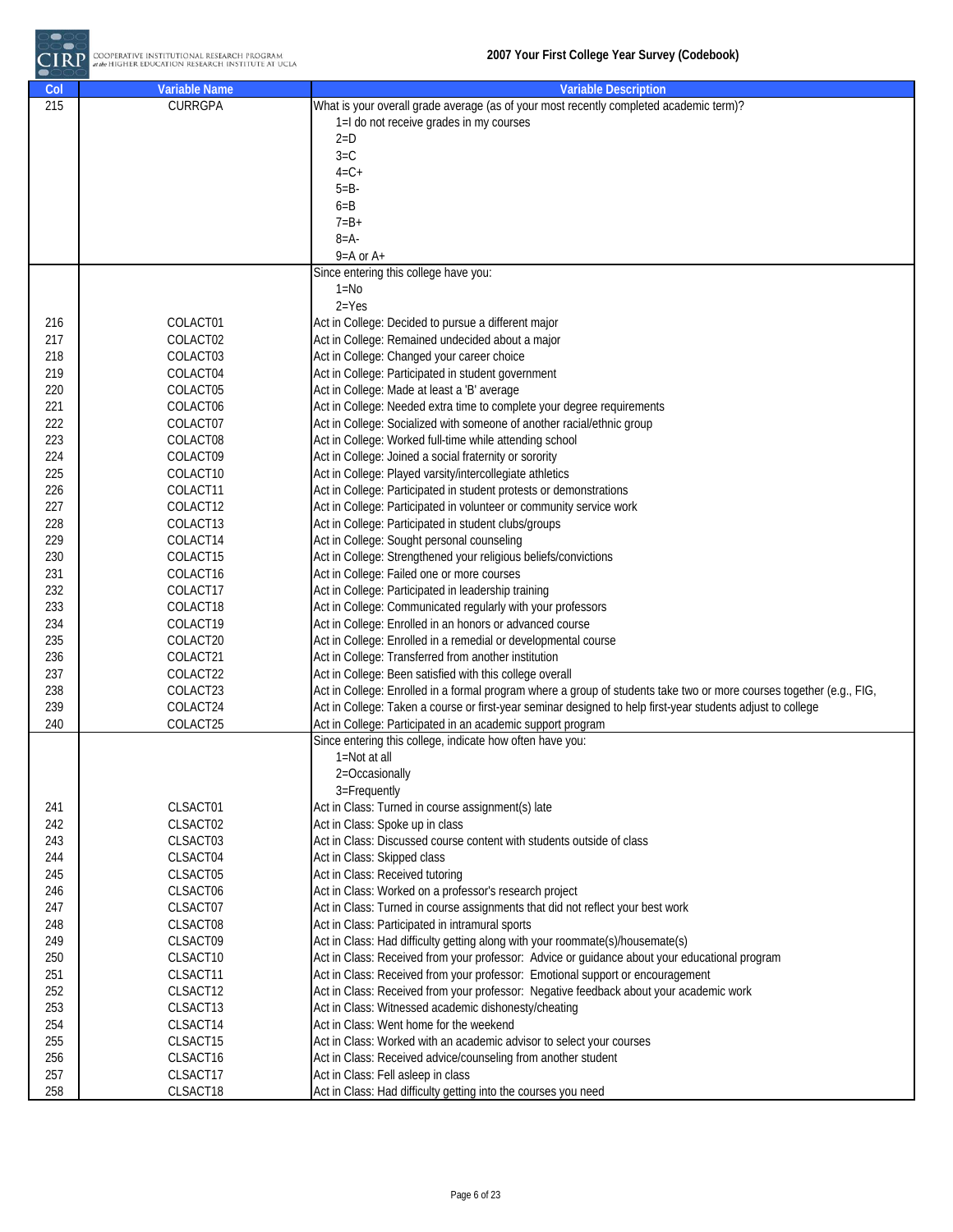

| Col | <b>Variable Name</b> | <b>Variable Description</b>                                                                                            |
|-----|----------------------|------------------------------------------------------------------------------------------------------------------------|
| 259 | DO_OVER              | If you could make your college choice over, would you still choose to enroll at your current (or most recent) college? |
|     |                      | 1=Not sure yet                                                                                                         |
|     |                      | 2=Definitely not                                                                                                       |
|     |                      | 3=Probably not                                                                                                         |
|     |                      | 4=Probably yes                                                                                                         |
|     |                      | 5=Definitely yes                                                                                                       |
| 260 | <b>PLAN</b>          | What do you think you will be doing in Fall 2007?                                                                      |
|     |                      | 1=Attending your current (or most recent) institution                                                                  |
|     |                      | 2=Attending another institution                                                                                        |
|     |                      | 3=Don't know/have not decided yet                                                                                      |
|     |                      | 4=Not attending any institution                                                                                        |
| 261 | <b>ENRLSTAT</b>      | Are you currently a full-time or part-time student?                                                                    |
|     |                      | 1=Not enrolled                                                                                                         |
|     |                      | 2=Part-time                                                                                                            |
|     |                      | 3=Full-time                                                                                                            |
|     |                      | What year did you first enter:                                                                                         |
|     |                      | 1=2006 or 2007                                                                                                         |
|     |                      | $2 = 2005$                                                                                                             |
|     |                      | $3 = 2004$                                                                                                             |
|     |                      | $4 = 2003$                                                                                                             |
|     |                      | 5=2002 or earlier                                                                                                      |
| 262 | <b>ENTERCUR</b>      | This college                                                                                                           |
| 263 | ENTER1ST             | Your 1st college                                                                                                       |
| 264 | <b>SEX</b>           | Your sex:                                                                                                              |
|     |                      | $1 = Male$                                                                                                             |
|     |                      | 2=Female                                                                                                               |
| 265 | <b>NATENGSP</b>      | Is English your native language?                                                                                       |
|     |                      | $1 = No$                                                                                                               |
|     |                      | $2 = Yes$                                                                                                              |
|     |                      | Are you:                                                                                                               |
|     |                      | 1=Not marked                                                                                                           |
|     |                      | 2=Marked                                                                                                               |
| 266 | RACE1                | White/Caucasian                                                                                                        |
| 267 | RACE2                | African American/Black                                                                                                 |
| 268 | RACE3                | American Indian/Alaska Native                                                                                          |
| 269 | RACE4                | Asian American/Asian                                                                                                   |
| 270 | RACE5                | Native Hawaiian/Pacific Islander                                                                                       |
| 271 | RACE6                | Mexican American/Chicano                                                                                               |
| 272 | RACE7                | Puerto Rican                                                                                                           |
| 273 | RACE8                | Other Latino                                                                                                           |
| 274 | RACE9                | Other                                                                                                                  |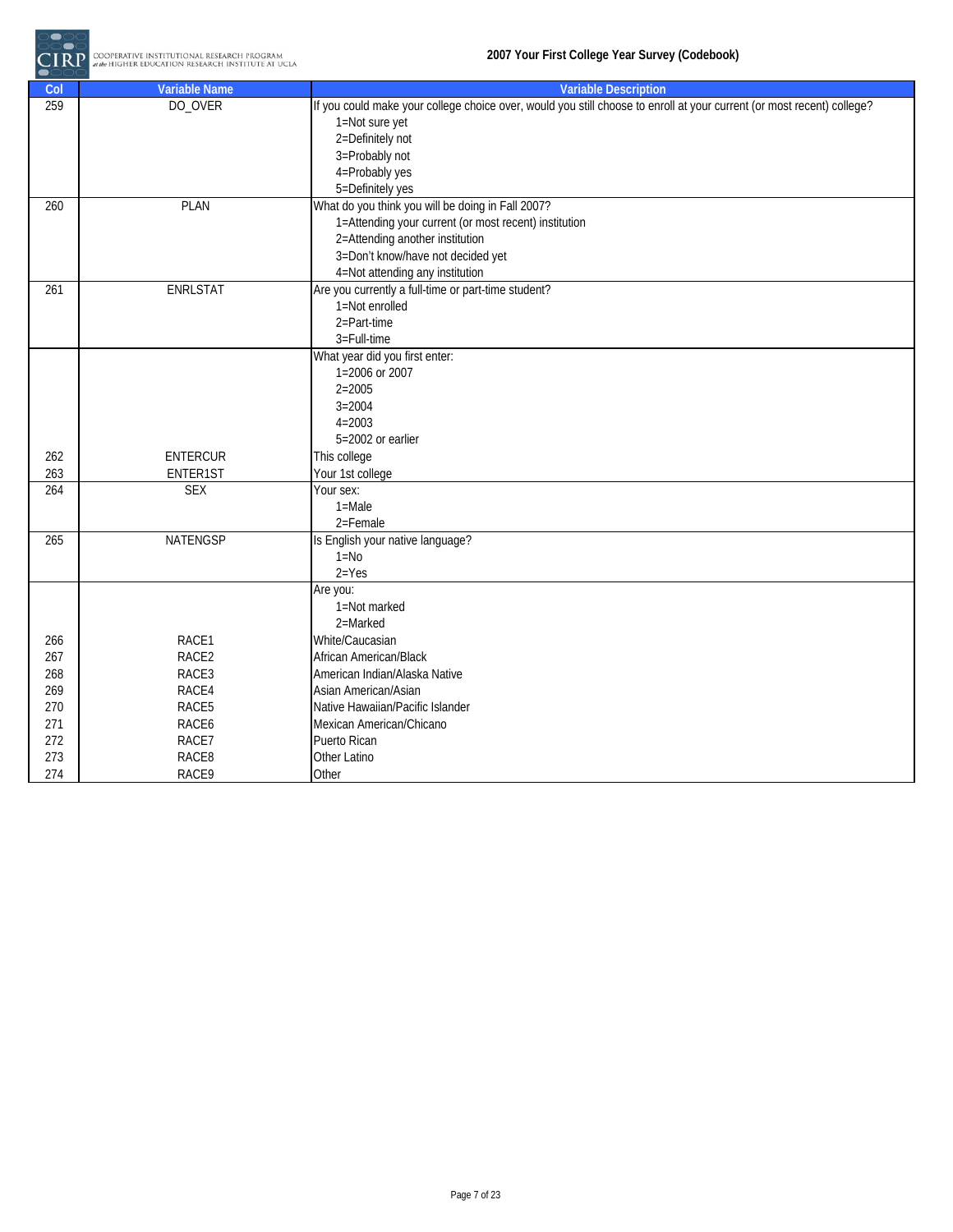

| Col     | <b>Variable Name</b> | <b>Variable Description</b>                       |
|---------|----------------------|---------------------------------------------------|
|         |                      | <b>Optional Questions</b>                         |
|         |                      | $1 = A$                                           |
|         |                      | $2 = B$                                           |
|         |                      | $3=C$                                             |
|         |                      | $4=D$                                             |
|         |                      | $5=E$                                             |
| 275     | OPTQ01               | <b>Optional Question 1</b>                        |
| 276     | OPTQ02               | <b>Optional Question 2</b>                        |
| 277     | OPTQ03               | <b>Optional Question 3</b>                        |
| 278     | OPTQ04               | <b>Optional Question 4</b>                        |
| 279     | OPTQ05               | <b>Optional Question 5</b>                        |
| 280     | OPTQ06               | Optional Question 6                               |
| 281     | OPTQ07               | <b>Optional Question 7</b>                        |
| 282     | OPTQ08               | Optional Question 8                               |
| 283     | OPTQ09               | Optional Question 9                               |
| 284     | OPTQ10               | Optional Question 10                              |
| 285     | OPTQ11               | Optional Question 11                              |
| 286     | OPTQ12               | Optional Question 12                              |
| 287     | OPTQ13               | Optional Question 13                              |
| 288     | OPTQ14               | Optional Question 14                              |
| 289     | OPTQ15               | Optional Question 15                              |
| 290     | OPTQ16               | Optional Question 16                              |
| 291     | OPTQ17               | Optional Question 17                              |
| 292     | OPTQ18               | Optional Question 18                              |
| 293     | OPTQ19               | Optional Question 19                              |
| 294     | OPTQ20               | Optional Question 20                              |
| 295-296 | <b>DOBMM</b>         | <b>DOB Month</b>                                  |
| 297-298 | <b>DOBYY</b>         | DOB Year                                          |
| 299-305 | <b>FORMID</b>        | <b>DRC</b> Form ID                                |
|         |                      | Your First Colleg Year Survey - Derived Variables |
| 306     | <b>SURVTYPE</b>      | Type of survey returned                           |
|         |                      | 1=Paper                                           |
|         |                      | $2 = Web$                                         |
| 307     | <b>RRACE</b>         | Response to race question                         |
|         |                      | $1 = No$                                          |
|         |                      | $2 = Yes$                                         |
| 308     | <b>RACEGROUP</b>     | Race/Ethnicity Group                              |
|         |                      | 1=American Indian                                 |
|         |                      | 2=Asian                                           |
|         |                      | 3=Black                                           |
|         |                      | 4=Hispanic                                        |
|         |                      | 5=White                                           |
|         |                      | $6 = 0$ ther                                      |
|         |                      | 7=Two or more race/ethnicity                      |
| 309     | <b>NORMSTAT</b>      | <b>YFCY FTFT Status</b>                           |
|         |                      | 1=YFCY First-time, full-time                      |
|         |                      | 2=Not First-time, full-time                       |
| 310     | OLDNORMSTAT          | Record in YFCY Brief                              |
|         |                      | $1 = No$                                          |
|         |                      | $2 = Yes$                                         |
|         |                      |                                                   |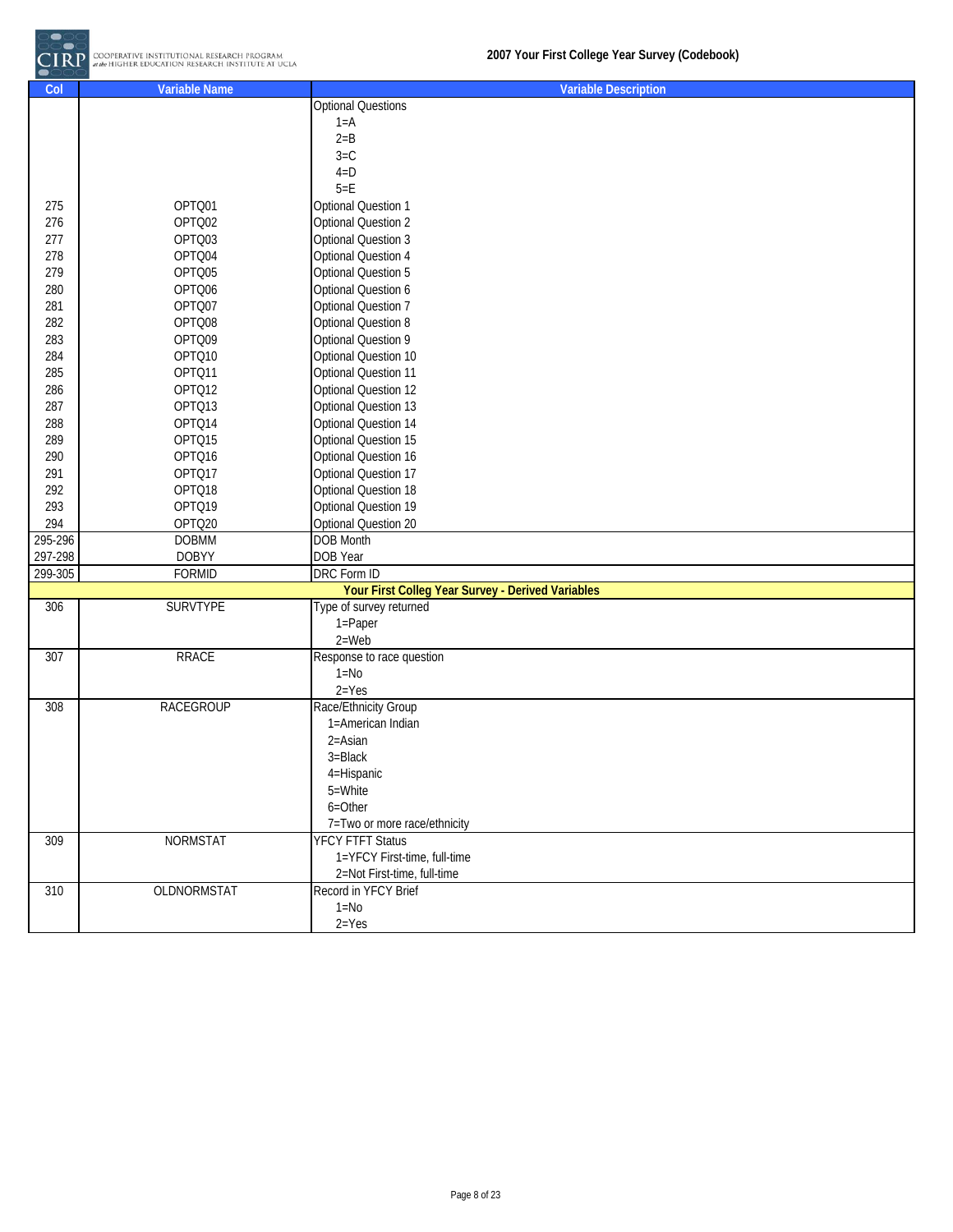

| Col     | <b>Variable Name</b> | <b>Variable Description</b>                                                                                            |
|---------|----------------------|------------------------------------------------------------------------------------------------------------------------|
|         |                      | <b>CIRP Freshman Survey - Matched Responses</b>                                                                        |
| 311     | <b>TFSFLAG</b>       | In TFS File                                                                                                            |
|         |                      | $1 = No$                                                                                                               |
|         |                      | $2 = Yes$                                                                                                              |
| 312-317 | SUBJID_TFS           | Subject I.D.                                                                                                           |
| 318-319 | GRPA_TFS             | Group A                                                                                                                |
| 320-321 | GRPB_TFS             | Group B                                                                                                                |
| 322     | SEX_TFS              | Your sex:                                                                                                              |
|         |                      | $1 = Male$                                                                                                             |
|         |                      | $2 =$ Female                                                                                                           |
| 323-324 | AGE_TFS              | How old will you be on December 31 of this year?                                                                       |
|         |                      | $1 = 16$ or younger                                                                                                    |
|         |                      | $2 = 17$                                                                                                               |
|         |                      | $3 = 18$                                                                                                               |
|         |                      | $4 = 19$                                                                                                               |
|         |                      | $5 = 20$                                                                                                               |
|         |                      | $6 = 21 to 24$                                                                                                         |
|         |                      | $7 = 25$ to 29                                                                                                         |
|         |                      | $8 = 30$ to 39                                                                                                         |
|         |                      | $9 = 40$ to 54                                                                                                         |
|         |                      | $10 = 55$ or older                                                                                                     |
| 325     | NATENGSP_TFS         | Is English your native language?                                                                                       |
|         |                      | $1 = No$                                                                                                               |
|         |                      | $2 = Yes$                                                                                                              |
| 326     | YRGRADHS_TFS         | In what year did you graduate from high school?<br>$1 = 2006$                                                          |
|         |                      | $2 = 2005$                                                                                                             |
|         |                      | $3 = 2004$                                                                                                             |
|         |                      | $4 = 2003$ or earlier                                                                                                  |
|         |                      | 5 = Did not graduate but passed GED test                                                                               |
|         |                      | $6$ = Never completed high school                                                                                      |
| 327     | FULLSTAT_TFS         | Are you enrolled (or enrolling) as a:                                                                                  |
|         |                      | $1 = Part-time student$                                                                                                |
|         |                      | $2$ = Full-time student                                                                                                |
| 328     | <b>DISTHOME_TFS</b>  | How many miles is this college from your permanent home?                                                               |
|         |                      | $1 - 5$ or less                                                                                                        |
|         |                      | $2 = 6$ to 10                                                                                                          |
|         |                      | $3 = 11$ to 50                                                                                                         |
|         |                      | $4 = 51$ to 100                                                                                                        |
|         |                      | $5 = 101$ to 500                                                                                                       |
|         |                      | $6 =$ Over $500$                                                                                                       |
| 329     | HSGPA_TFS            | What was your average grade in high school?                                                                            |
|         |                      | $1 = D$                                                                                                                |
|         |                      | $2 = C$                                                                                                                |
|         |                      | $3 = C +$                                                                                                              |
|         |                      | $4 = B -$                                                                                                              |
|         |                      | $5 = B$                                                                                                                |
|         |                      | $6 = B +$                                                                                                              |
|         |                      | $7 = A$                                                                                                                |
|         |                      | $8 = A$ or $A+$                                                                                                        |
| 330-332 | SATV_TFS             | <b>SAT Verbal</b>                                                                                                      |
| 333-335 | SATM_TFS             | <b>SAT Math</b>                                                                                                        |
| 336-337 | ACTCOMP_TFS          | <b>ACT Composite</b>                                                                                                   |
| 338     | CITIZEN_TFS          | Citizenship status:                                                                                                    |
|         |                      | $1 =$ Neither                                                                                                          |
|         |                      | 2 = Permanent resident (green card)                                                                                    |
| 339     | PREVCRED_TFS         | $3 = U.S.$ citizen<br>Prior to this term, have you ever taken courses for credit at this institution?                  |
|         |                      | $1 = No$                                                                                                               |
|         |                      | $2 = Yes$                                                                                                              |
| 340     | OTHRCOLL_TFS         | Since leaving high school, have you ever taken courses, whether for credit or not for credit, at any other institution |
|         |                      | (university, 4- or 2-year college, technical, vocational, or business school)?                                         |
|         |                      | $1 = No$                                                                                                               |
|         |                      | $2 = Yes$                                                                                                              |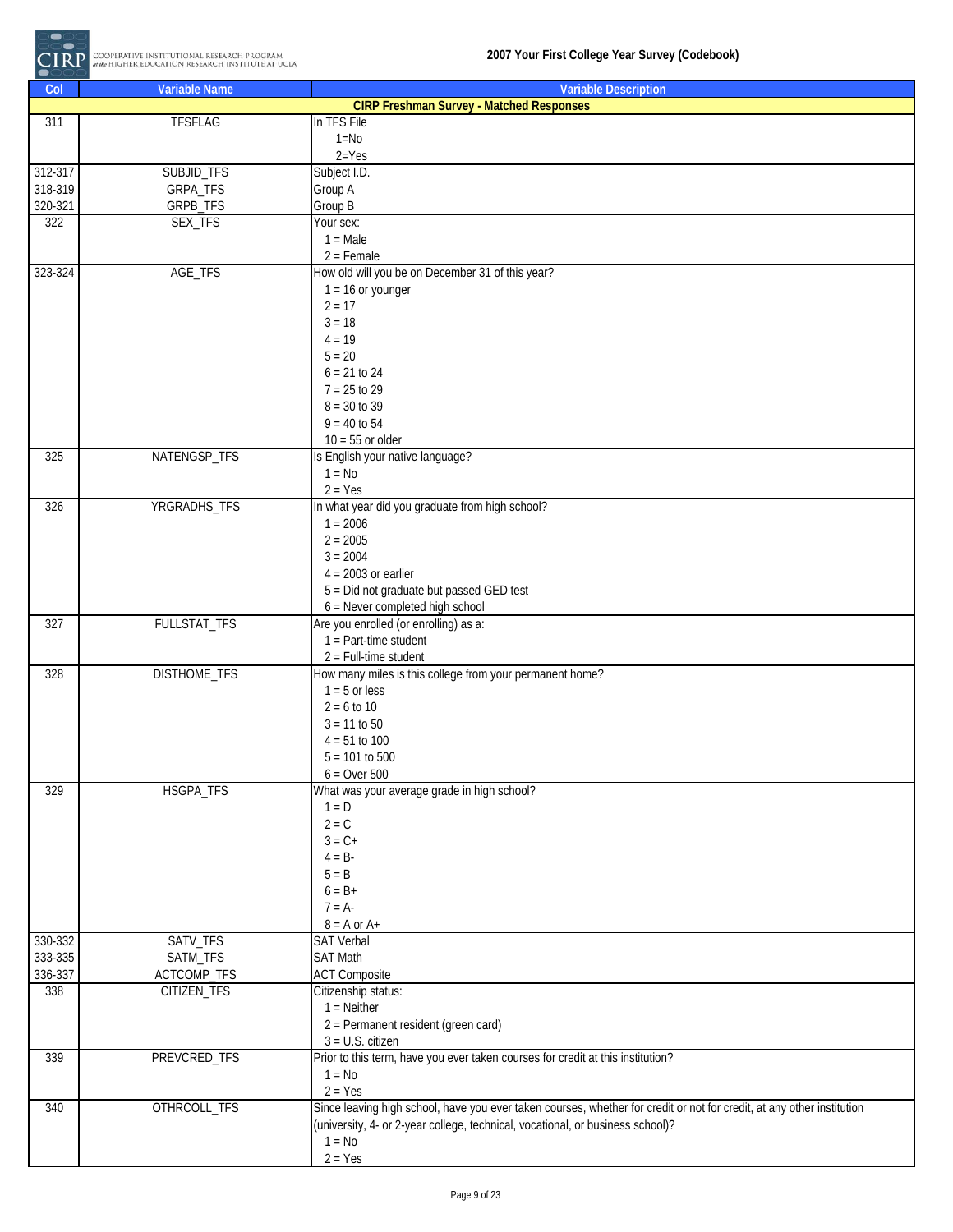

| Col        | <b>Variable Name</b>         | <b>Variable Description</b>                                                      |
|------------|------------------------------|----------------------------------------------------------------------------------|
| 341        | PLANLIVE_TFS                 | Where do you plan to live during the fall term?                                  |
|            |                              | $1 =$ With my family or other relatives                                          |
|            |                              | $2 =$ Other private home, apartment, or room                                     |
|            |                              | 3 = College residence hall                                                       |
|            |                              | 4 = Fraternity or sorority house                                                 |
|            |                              | $5 =$ Other campus student housing                                               |
|            |                              | $6 = Other$                                                                      |
| 342        | CHOICE_TFS                   | Choice: Is this college your:                                                    |
|            |                              | $1 =$ Less than third choice                                                     |
|            |                              | $2 = Third choice$<br>$3 = Second choice$                                        |
|            |                              | $4$ = First choice                                                               |
| 343        | ACCPT1ST_TFS                 | Were you accepted by your first choice college?                                  |
|            |                              | $1 = No$                                                                         |
|            |                              | $2 = Yes$                                                                        |
| 344        | NUMAPPLY_TFS                 | To how many colleges other than this one did you apply for admission this year?  |
|            |                              | $1 = \text{None}$                                                                |
|            |                              | $2 = 1$                                                                          |
|            |                              | $3 = 2$                                                                          |
|            |                              | $4 = 3$                                                                          |
|            |                              | $5 = 4$                                                                          |
|            |                              | $6 = 5$                                                                          |
|            |                              | $7 = 6$                                                                          |
|            |                              | $8 = 7-10$                                                                       |
| 345        | PARSTAT_TFS                  | $9 = 11$ or more<br>Are your parents alive? divorced?                            |
|            |                              | $1 =$ One or both deceased                                                       |
|            |                              | 2 = Both alive, divorced or living apart                                         |
|            |                              | $3 =$ Both alive and living with each other                                      |
|            |                              | During high school, how many years did you study each of the following subjects? |
|            |                              | $1 = None$                                                                       |
|            |                              | $2 = 1/2$                                                                        |
|            |                              | $3 = 1$                                                                          |
|            |                              | $4 = 2$                                                                          |
|            |                              | $5 = 3$                                                                          |
|            |                              | $6 = 4$                                                                          |
|            |                              | $7 - 5$ or more                                                                  |
| 346<br>347 | YRSTUDY1_TFS<br>YRSTUDY2_TFS | Years Study: English<br>Years Study: Mathematics                                 |
| 348        | YRSTUDY3_TFS                 | Years Study: Foreign Language                                                    |
| 349        | YRSTUDY4_TFS                 | Years Study: Physical Science                                                    |
| 350        | YRSTUDY5_TFS                 | Years Study: Biological Science                                                  |
| 351        | YRSTUDY6_TFS                 | Years Study: History/Am Govt                                                     |
| 352        | YRSTUDY7_TFS                 | Years Study: Computer Science                                                    |
| 353        | YRSTUDY8_TFS                 | Years Study: Art and/or Music                                                    |
| 354        | APCOURSE_TFS                 | <b>AP Courses</b>                                                                |
| 355        | APEXAM_TFS                   | AP Exams                                                                         |
|            |                              | 1 = Not offered at my high school                                                |
|            |                              | $2 = None$<br>$3 = 1 to 4$                                                       |
|            |                              | $4 = 5 to 9$                                                                     |
|            |                              | $5 = 10$ to 14                                                                   |
|            |                              | $6 = 15 +$                                                                       |
| 356-357    | DEGASP_TFS                   | Highest academic degree planned                                                  |
| 358-359    | HIDEGREE_TFS                 | Highest academic degree planned at this college                                  |
|            |                              | $1 = None$                                                                       |
|            |                              | 2 = Vocational certificate                                                       |
|            |                              | $3 =$ Associate (A.A. or equivalent)                                             |
|            |                              | 4 = Bachelor's degree (B.A., B.S., etc.)                                         |
|            |                              | 5 = Master's degree (M.A., M.S., etc.)                                           |
|            |                              | $6 = Ph.D.$ or Ed.D.                                                             |
|            |                              | $7 = M.D., D.O., D.D.S., D.V.M.$                                                 |
|            |                              | $8 = J.D. (Law)$                                                                 |
|            |                              | $9 = B.D.$ or M.DIV. (Divinity)<br>$10 = Other$                                  |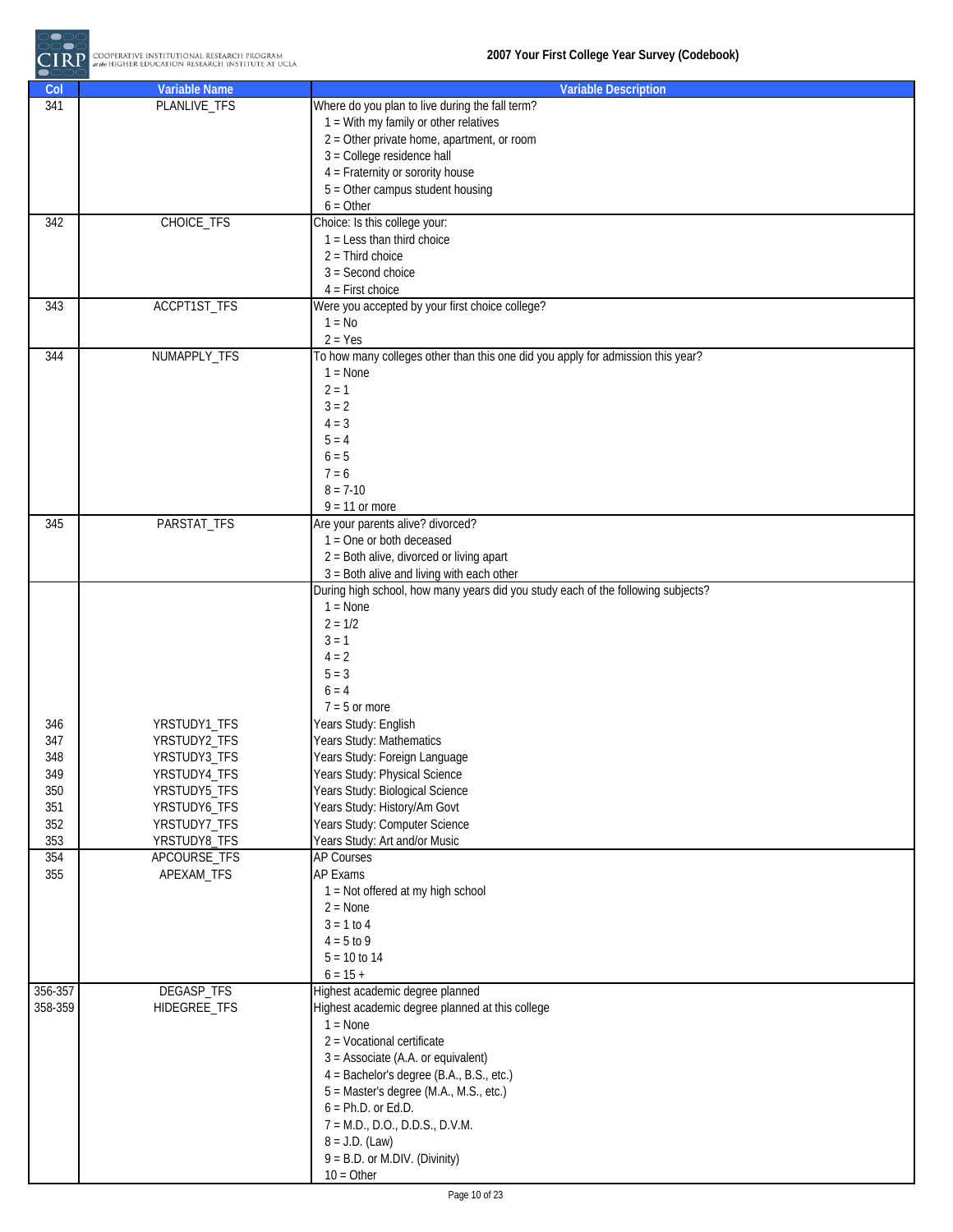

| How would you describe the racial composition of the high school you last attended?<br>RACEHS_TFS<br>360<br>How would you describe the racial composition of the neighborhood where you grew up?<br>361<br>RACENEIB_TFS<br>1 = Completely non-White<br>2 = Mostly non-White<br>3 = Roughly half non-White<br>$4 =$ Mostly White<br>5 = Completely White<br>LEGACY_TFS<br>Did either of your parents or legal guardians attend the institution that you are now attending?<br>362<br>$1 =$ Neither<br>2 = Mother or female legal guardian only<br>3 = Father or male legal guardian only<br>$4 = Both$<br>How much of your first year's educational expenses (room, board, tuition, and fees) do you expect to cover from:<br>$1 = \text{None}$<br>$2 =$ Less than \$1,000<br>$3 = $1,000 - 2,999$<br>$4 = $3,000 - 5,999$<br>$5 = $6,000 - 9,999$<br>$6 = $10,000 +$<br>AID01_TFS<br>Aid: Parents, other relatives or friends<br>363<br>364<br>AID02_TFS<br>Aid: Spouse<br>Aid: Savings from summer work<br>365<br>AID03_TFS<br>AID04_TFS<br>Aid: Other savings<br>366<br>Aid: Part-time job on campus<br>367<br>AID05_TFS<br>Aid: Part-time job off campus<br>368<br>AID06_TFS<br>Aid: Full-time job while in college<br>369<br>AID07_TFS<br>370<br>AID08_TFS<br>Aid: Pell Grant<br>371<br>AID09_TFS<br>Aid: Supplemental Educational Opportunity Grant<br>372<br>Aid: State Scholarship or Grant: Merit-based<br>AID10_TFS<br>373<br>Aid: State Scholarship or Grant: Need-based<br>AID11_TFS<br>374<br>AID12_TFS<br>Aid: College Work-Study Grant<br>375<br>AID13_TFS<br>Aid: College Grant/Scholarship (other than above)<br>376<br>AID14_TFS<br>Aid: Other private grant<br>Aid: GI military benefits<br>377<br>AID15_TFS<br>Aid: ROTC<br>378<br>AID16_TFS<br>379<br>Aid: Other Government aid<br>AID17_TFS<br>380<br>AID18_TFS<br>Aid: Stafford Loan (GSL)<br>381<br>Aid: Perkins Loan<br>AID19_TFS<br>382<br>AID20_TFS<br>Aid: Other College Loan<br>383<br>AID21_TFS<br>Aid: Other Loan<br>384<br>AID22_TFS<br>Aid: Other Than Above<br>How many individuals in your household are dependent on your parents for financial support? (include yourself and your<br>385<br>NDEPPAR_TFS<br>parents)<br>$1 = 1$<br>$2 = 2$<br>$3 = 3$<br>$4 = 4$<br>$5 = 5$<br>$6 = 6$ or more<br>INCOME_TFS<br>386-387<br>What is your best estimate of your parents' total income last year?<br>$1 =$ Less than \$10,000<br>$2 = $10,000$ to 14,999<br>$3 = $15,000$ to 19,999<br>$4 = $20,000$ to 24,999<br>$5 = $25,000$ to 29,999<br>$6 = $30,000$ to 39,999<br>7 = \$40,000 to 49,999<br>$8 = $50,000$ to 59,999<br>$9 = $60,000$ to 74,999<br>$10 = $75,000$ to 99,999 | Col | <b>Variable Name</b> | <b>Variable Description</b> |
|-------------------------------------------------------------------------------------------------------------------------------------------------------------------------------------------------------------------------------------------------------------------------------------------------------------------------------------------------------------------------------------------------------------------------------------------------------------------------------------------------------------------------------------------------------------------------------------------------------------------------------------------------------------------------------------------------------------------------------------------------------------------------------------------------------------------------------------------------------------------------------------------------------------------------------------------------------------------------------------------------------------------------------------------------------------------------------------------------------------------------------------------------------------------------------------------------------------------------------------------------------------------------------------------------------------------------------------------------------------------------------------------------------------------------------------------------------------------------------------------------------------------------------------------------------------------------------------------------------------------------------------------------------------------------------------------------------------------------------------------------------------------------------------------------------------------------------------------------------------------------------------------------------------------------------------------------------------------------------------------------------------------------------------------------------------------------------------------------------------------------------------------------------------------------------------------------------------------------------------------------------------------------------------------------------------------------------------------------------------------------------------------------------------------------------------------------------------------------------------------------------------------------------------------------------------------------------------------------------------------------------------------------------------------|-----|----------------------|-----------------------------|
|                                                                                                                                                                                                                                                                                                                                                                                                                                                                                                                                                                                                                                                                                                                                                                                                                                                                                                                                                                                                                                                                                                                                                                                                                                                                                                                                                                                                                                                                                                                                                                                                                                                                                                                                                                                                                                                                                                                                                                                                                                                                                                                                                                                                                                                                                                                                                                                                                                                                                                                                                                                                                                                                   |     |                      |                             |
|                                                                                                                                                                                                                                                                                                                                                                                                                                                                                                                                                                                                                                                                                                                                                                                                                                                                                                                                                                                                                                                                                                                                                                                                                                                                                                                                                                                                                                                                                                                                                                                                                                                                                                                                                                                                                                                                                                                                                                                                                                                                                                                                                                                                                                                                                                                                                                                                                                                                                                                                                                                                                                                                   |     |                      |                             |
|                                                                                                                                                                                                                                                                                                                                                                                                                                                                                                                                                                                                                                                                                                                                                                                                                                                                                                                                                                                                                                                                                                                                                                                                                                                                                                                                                                                                                                                                                                                                                                                                                                                                                                                                                                                                                                                                                                                                                                                                                                                                                                                                                                                                                                                                                                                                                                                                                                                                                                                                                                                                                                                                   |     |                      |                             |
|                                                                                                                                                                                                                                                                                                                                                                                                                                                                                                                                                                                                                                                                                                                                                                                                                                                                                                                                                                                                                                                                                                                                                                                                                                                                                                                                                                                                                                                                                                                                                                                                                                                                                                                                                                                                                                                                                                                                                                                                                                                                                                                                                                                                                                                                                                                                                                                                                                                                                                                                                                                                                                                                   |     |                      |                             |
|                                                                                                                                                                                                                                                                                                                                                                                                                                                                                                                                                                                                                                                                                                                                                                                                                                                                                                                                                                                                                                                                                                                                                                                                                                                                                                                                                                                                                                                                                                                                                                                                                                                                                                                                                                                                                                                                                                                                                                                                                                                                                                                                                                                                                                                                                                                                                                                                                                                                                                                                                                                                                                                                   |     |                      |                             |
|                                                                                                                                                                                                                                                                                                                                                                                                                                                                                                                                                                                                                                                                                                                                                                                                                                                                                                                                                                                                                                                                                                                                                                                                                                                                                                                                                                                                                                                                                                                                                                                                                                                                                                                                                                                                                                                                                                                                                                                                                                                                                                                                                                                                                                                                                                                                                                                                                                                                                                                                                                                                                                                                   |     |                      |                             |
|                                                                                                                                                                                                                                                                                                                                                                                                                                                                                                                                                                                                                                                                                                                                                                                                                                                                                                                                                                                                                                                                                                                                                                                                                                                                                                                                                                                                                                                                                                                                                                                                                                                                                                                                                                                                                                                                                                                                                                                                                                                                                                                                                                                                                                                                                                                                                                                                                                                                                                                                                                                                                                                                   |     |                      |                             |
|                                                                                                                                                                                                                                                                                                                                                                                                                                                                                                                                                                                                                                                                                                                                                                                                                                                                                                                                                                                                                                                                                                                                                                                                                                                                                                                                                                                                                                                                                                                                                                                                                                                                                                                                                                                                                                                                                                                                                                                                                                                                                                                                                                                                                                                                                                                                                                                                                                                                                                                                                                                                                                                                   |     |                      |                             |
|                                                                                                                                                                                                                                                                                                                                                                                                                                                                                                                                                                                                                                                                                                                                                                                                                                                                                                                                                                                                                                                                                                                                                                                                                                                                                                                                                                                                                                                                                                                                                                                                                                                                                                                                                                                                                                                                                                                                                                                                                                                                                                                                                                                                                                                                                                                                                                                                                                                                                                                                                                                                                                                                   |     |                      |                             |
|                                                                                                                                                                                                                                                                                                                                                                                                                                                                                                                                                                                                                                                                                                                                                                                                                                                                                                                                                                                                                                                                                                                                                                                                                                                                                                                                                                                                                                                                                                                                                                                                                                                                                                                                                                                                                                                                                                                                                                                                                                                                                                                                                                                                                                                                                                                                                                                                                                                                                                                                                                                                                                                                   |     |                      |                             |
|                                                                                                                                                                                                                                                                                                                                                                                                                                                                                                                                                                                                                                                                                                                                                                                                                                                                                                                                                                                                                                                                                                                                                                                                                                                                                                                                                                                                                                                                                                                                                                                                                                                                                                                                                                                                                                                                                                                                                                                                                                                                                                                                                                                                                                                                                                                                                                                                                                                                                                                                                                                                                                                                   |     |                      |                             |
|                                                                                                                                                                                                                                                                                                                                                                                                                                                                                                                                                                                                                                                                                                                                                                                                                                                                                                                                                                                                                                                                                                                                                                                                                                                                                                                                                                                                                                                                                                                                                                                                                                                                                                                                                                                                                                                                                                                                                                                                                                                                                                                                                                                                                                                                                                                                                                                                                                                                                                                                                                                                                                                                   |     |                      |                             |
|                                                                                                                                                                                                                                                                                                                                                                                                                                                                                                                                                                                                                                                                                                                                                                                                                                                                                                                                                                                                                                                                                                                                                                                                                                                                                                                                                                                                                                                                                                                                                                                                                                                                                                                                                                                                                                                                                                                                                                                                                                                                                                                                                                                                                                                                                                                                                                                                                                                                                                                                                                                                                                                                   |     |                      |                             |
|                                                                                                                                                                                                                                                                                                                                                                                                                                                                                                                                                                                                                                                                                                                                                                                                                                                                                                                                                                                                                                                                                                                                                                                                                                                                                                                                                                                                                                                                                                                                                                                                                                                                                                                                                                                                                                                                                                                                                                                                                                                                                                                                                                                                                                                                                                                                                                                                                                                                                                                                                                                                                                                                   |     |                      |                             |
|                                                                                                                                                                                                                                                                                                                                                                                                                                                                                                                                                                                                                                                                                                                                                                                                                                                                                                                                                                                                                                                                                                                                                                                                                                                                                                                                                                                                                                                                                                                                                                                                                                                                                                                                                                                                                                                                                                                                                                                                                                                                                                                                                                                                                                                                                                                                                                                                                                                                                                                                                                                                                                                                   |     |                      |                             |
|                                                                                                                                                                                                                                                                                                                                                                                                                                                                                                                                                                                                                                                                                                                                                                                                                                                                                                                                                                                                                                                                                                                                                                                                                                                                                                                                                                                                                                                                                                                                                                                                                                                                                                                                                                                                                                                                                                                                                                                                                                                                                                                                                                                                                                                                                                                                                                                                                                                                                                                                                                                                                                                                   |     |                      |                             |
|                                                                                                                                                                                                                                                                                                                                                                                                                                                                                                                                                                                                                                                                                                                                                                                                                                                                                                                                                                                                                                                                                                                                                                                                                                                                                                                                                                                                                                                                                                                                                                                                                                                                                                                                                                                                                                                                                                                                                                                                                                                                                                                                                                                                                                                                                                                                                                                                                                                                                                                                                                                                                                                                   |     |                      |                             |
|                                                                                                                                                                                                                                                                                                                                                                                                                                                                                                                                                                                                                                                                                                                                                                                                                                                                                                                                                                                                                                                                                                                                                                                                                                                                                                                                                                                                                                                                                                                                                                                                                                                                                                                                                                                                                                                                                                                                                                                                                                                                                                                                                                                                                                                                                                                                                                                                                                                                                                                                                                                                                                                                   |     |                      |                             |
|                                                                                                                                                                                                                                                                                                                                                                                                                                                                                                                                                                                                                                                                                                                                                                                                                                                                                                                                                                                                                                                                                                                                                                                                                                                                                                                                                                                                                                                                                                                                                                                                                                                                                                                                                                                                                                                                                                                                                                                                                                                                                                                                                                                                                                                                                                                                                                                                                                                                                                                                                                                                                                                                   |     |                      |                             |
|                                                                                                                                                                                                                                                                                                                                                                                                                                                                                                                                                                                                                                                                                                                                                                                                                                                                                                                                                                                                                                                                                                                                                                                                                                                                                                                                                                                                                                                                                                                                                                                                                                                                                                                                                                                                                                                                                                                                                                                                                                                                                                                                                                                                                                                                                                                                                                                                                                                                                                                                                                                                                                                                   |     |                      |                             |
|                                                                                                                                                                                                                                                                                                                                                                                                                                                                                                                                                                                                                                                                                                                                                                                                                                                                                                                                                                                                                                                                                                                                                                                                                                                                                                                                                                                                                                                                                                                                                                                                                                                                                                                                                                                                                                                                                                                                                                                                                                                                                                                                                                                                                                                                                                                                                                                                                                                                                                                                                                                                                                                                   |     |                      |                             |
|                                                                                                                                                                                                                                                                                                                                                                                                                                                                                                                                                                                                                                                                                                                                                                                                                                                                                                                                                                                                                                                                                                                                                                                                                                                                                                                                                                                                                                                                                                                                                                                                                                                                                                                                                                                                                                                                                                                                                                                                                                                                                                                                                                                                                                                                                                                                                                                                                                                                                                                                                                                                                                                                   |     |                      |                             |
|                                                                                                                                                                                                                                                                                                                                                                                                                                                                                                                                                                                                                                                                                                                                                                                                                                                                                                                                                                                                                                                                                                                                                                                                                                                                                                                                                                                                                                                                                                                                                                                                                                                                                                                                                                                                                                                                                                                                                                                                                                                                                                                                                                                                                                                                                                                                                                                                                                                                                                                                                                                                                                                                   |     |                      |                             |
|                                                                                                                                                                                                                                                                                                                                                                                                                                                                                                                                                                                                                                                                                                                                                                                                                                                                                                                                                                                                                                                                                                                                                                                                                                                                                                                                                                                                                                                                                                                                                                                                                                                                                                                                                                                                                                                                                                                                                                                                                                                                                                                                                                                                                                                                                                                                                                                                                                                                                                                                                                                                                                                                   |     |                      |                             |
|                                                                                                                                                                                                                                                                                                                                                                                                                                                                                                                                                                                                                                                                                                                                                                                                                                                                                                                                                                                                                                                                                                                                                                                                                                                                                                                                                                                                                                                                                                                                                                                                                                                                                                                                                                                                                                                                                                                                                                                                                                                                                                                                                                                                                                                                                                                                                                                                                                                                                                                                                                                                                                                                   |     |                      |                             |
|                                                                                                                                                                                                                                                                                                                                                                                                                                                                                                                                                                                                                                                                                                                                                                                                                                                                                                                                                                                                                                                                                                                                                                                                                                                                                                                                                                                                                                                                                                                                                                                                                                                                                                                                                                                                                                                                                                                                                                                                                                                                                                                                                                                                                                                                                                                                                                                                                                                                                                                                                                                                                                                                   |     |                      |                             |
|                                                                                                                                                                                                                                                                                                                                                                                                                                                                                                                                                                                                                                                                                                                                                                                                                                                                                                                                                                                                                                                                                                                                                                                                                                                                                                                                                                                                                                                                                                                                                                                                                                                                                                                                                                                                                                                                                                                                                                                                                                                                                                                                                                                                                                                                                                                                                                                                                                                                                                                                                                                                                                                                   |     |                      |                             |
|                                                                                                                                                                                                                                                                                                                                                                                                                                                                                                                                                                                                                                                                                                                                                                                                                                                                                                                                                                                                                                                                                                                                                                                                                                                                                                                                                                                                                                                                                                                                                                                                                                                                                                                                                                                                                                                                                                                                                                                                                                                                                                                                                                                                                                                                                                                                                                                                                                                                                                                                                                                                                                                                   |     |                      |                             |
|                                                                                                                                                                                                                                                                                                                                                                                                                                                                                                                                                                                                                                                                                                                                                                                                                                                                                                                                                                                                                                                                                                                                                                                                                                                                                                                                                                                                                                                                                                                                                                                                                                                                                                                                                                                                                                                                                                                                                                                                                                                                                                                                                                                                                                                                                                                                                                                                                                                                                                                                                                                                                                                                   |     |                      |                             |
|                                                                                                                                                                                                                                                                                                                                                                                                                                                                                                                                                                                                                                                                                                                                                                                                                                                                                                                                                                                                                                                                                                                                                                                                                                                                                                                                                                                                                                                                                                                                                                                                                                                                                                                                                                                                                                                                                                                                                                                                                                                                                                                                                                                                                                                                                                                                                                                                                                                                                                                                                                                                                                                                   |     |                      |                             |
|                                                                                                                                                                                                                                                                                                                                                                                                                                                                                                                                                                                                                                                                                                                                                                                                                                                                                                                                                                                                                                                                                                                                                                                                                                                                                                                                                                                                                                                                                                                                                                                                                                                                                                                                                                                                                                                                                                                                                                                                                                                                                                                                                                                                                                                                                                                                                                                                                                                                                                                                                                                                                                                                   |     |                      |                             |
|                                                                                                                                                                                                                                                                                                                                                                                                                                                                                                                                                                                                                                                                                                                                                                                                                                                                                                                                                                                                                                                                                                                                                                                                                                                                                                                                                                                                                                                                                                                                                                                                                                                                                                                                                                                                                                                                                                                                                                                                                                                                                                                                                                                                                                                                                                                                                                                                                                                                                                                                                                                                                                                                   |     |                      |                             |
|                                                                                                                                                                                                                                                                                                                                                                                                                                                                                                                                                                                                                                                                                                                                                                                                                                                                                                                                                                                                                                                                                                                                                                                                                                                                                                                                                                                                                                                                                                                                                                                                                                                                                                                                                                                                                                                                                                                                                                                                                                                                                                                                                                                                                                                                                                                                                                                                                                                                                                                                                                                                                                                                   |     |                      |                             |
|                                                                                                                                                                                                                                                                                                                                                                                                                                                                                                                                                                                                                                                                                                                                                                                                                                                                                                                                                                                                                                                                                                                                                                                                                                                                                                                                                                                                                                                                                                                                                                                                                                                                                                                                                                                                                                                                                                                                                                                                                                                                                                                                                                                                                                                                                                                                                                                                                                                                                                                                                                                                                                                                   |     |                      |                             |
|                                                                                                                                                                                                                                                                                                                                                                                                                                                                                                                                                                                                                                                                                                                                                                                                                                                                                                                                                                                                                                                                                                                                                                                                                                                                                                                                                                                                                                                                                                                                                                                                                                                                                                                                                                                                                                                                                                                                                                                                                                                                                                                                                                                                                                                                                                                                                                                                                                                                                                                                                                                                                                                                   |     |                      |                             |
|                                                                                                                                                                                                                                                                                                                                                                                                                                                                                                                                                                                                                                                                                                                                                                                                                                                                                                                                                                                                                                                                                                                                                                                                                                                                                                                                                                                                                                                                                                                                                                                                                                                                                                                                                                                                                                                                                                                                                                                                                                                                                                                                                                                                                                                                                                                                                                                                                                                                                                                                                                                                                                                                   |     |                      |                             |
|                                                                                                                                                                                                                                                                                                                                                                                                                                                                                                                                                                                                                                                                                                                                                                                                                                                                                                                                                                                                                                                                                                                                                                                                                                                                                                                                                                                                                                                                                                                                                                                                                                                                                                                                                                                                                                                                                                                                                                                                                                                                                                                                                                                                                                                                                                                                                                                                                                                                                                                                                                                                                                                                   |     |                      |                             |
|                                                                                                                                                                                                                                                                                                                                                                                                                                                                                                                                                                                                                                                                                                                                                                                                                                                                                                                                                                                                                                                                                                                                                                                                                                                                                                                                                                                                                                                                                                                                                                                                                                                                                                                                                                                                                                                                                                                                                                                                                                                                                                                                                                                                                                                                                                                                                                                                                                                                                                                                                                                                                                                                   |     |                      |                             |
|                                                                                                                                                                                                                                                                                                                                                                                                                                                                                                                                                                                                                                                                                                                                                                                                                                                                                                                                                                                                                                                                                                                                                                                                                                                                                                                                                                                                                                                                                                                                                                                                                                                                                                                                                                                                                                                                                                                                                                                                                                                                                                                                                                                                                                                                                                                                                                                                                                                                                                                                                                                                                                                                   |     |                      |                             |
|                                                                                                                                                                                                                                                                                                                                                                                                                                                                                                                                                                                                                                                                                                                                                                                                                                                                                                                                                                                                                                                                                                                                                                                                                                                                                                                                                                                                                                                                                                                                                                                                                                                                                                                                                                                                                                                                                                                                                                                                                                                                                                                                                                                                                                                                                                                                                                                                                                                                                                                                                                                                                                                                   |     |                      |                             |
|                                                                                                                                                                                                                                                                                                                                                                                                                                                                                                                                                                                                                                                                                                                                                                                                                                                                                                                                                                                                                                                                                                                                                                                                                                                                                                                                                                                                                                                                                                                                                                                                                                                                                                                                                                                                                                                                                                                                                                                                                                                                                                                                                                                                                                                                                                                                                                                                                                                                                                                                                                                                                                                                   |     |                      |                             |
|                                                                                                                                                                                                                                                                                                                                                                                                                                                                                                                                                                                                                                                                                                                                                                                                                                                                                                                                                                                                                                                                                                                                                                                                                                                                                                                                                                                                                                                                                                                                                                                                                                                                                                                                                                                                                                                                                                                                                                                                                                                                                                                                                                                                                                                                                                                                                                                                                                                                                                                                                                                                                                                                   |     |                      |                             |
|                                                                                                                                                                                                                                                                                                                                                                                                                                                                                                                                                                                                                                                                                                                                                                                                                                                                                                                                                                                                                                                                                                                                                                                                                                                                                                                                                                                                                                                                                                                                                                                                                                                                                                                                                                                                                                                                                                                                                                                                                                                                                                                                                                                                                                                                                                                                                                                                                                                                                                                                                                                                                                                                   |     |                      |                             |
|                                                                                                                                                                                                                                                                                                                                                                                                                                                                                                                                                                                                                                                                                                                                                                                                                                                                                                                                                                                                                                                                                                                                                                                                                                                                                                                                                                                                                                                                                                                                                                                                                                                                                                                                                                                                                                                                                                                                                                                                                                                                                                                                                                                                                                                                                                                                                                                                                                                                                                                                                                                                                                                                   |     |                      |                             |
|                                                                                                                                                                                                                                                                                                                                                                                                                                                                                                                                                                                                                                                                                                                                                                                                                                                                                                                                                                                                                                                                                                                                                                                                                                                                                                                                                                                                                                                                                                                                                                                                                                                                                                                                                                                                                                                                                                                                                                                                                                                                                                                                                                                                                                                                                                                                                                                                                                                                                                                                                                                                                                                                   |     |                      |                             |
|                                                                                                                                                                                                                                                                                                                                                                                                                                                                                                                                                                                                                                                                                                                                                                                                                                                                                                                                                                                                                                                                                                                                                                                                                                                                                                                                                                                                                                                                                                                                                                                                                                                                                                                                                                                                                                                                                                                                                                                                                                                                                                                                                                                                                                                                                                                                                                                                                                                                                                                                                                                                                                                                   |     |                      |                             |
|                                                                                                                                                                                                                                                                                                                                                                                                                                                                                                                                                                                                                                                                                                                                                                                                                                                                                                                                                                                                                                                                                                                                                                                                                                                                                                                                                                                                                                                                                                                                                                                                                                                                                                                                                                                                                                                                                                                                                                                                                                                                                                                                                                                                                                                                                                                                                                                                                                                                                                                                                                                                                                                                   |     |                      |                             |
|                                                                                                                                                                                                                                                                                                                                                                                                                                                                                                                                                                                                                                                                                                                                                                                                                                                                                                                                                                                                                                                                                                                                                                                                                                                                                                                                                                                                                                                                                                                                                                                                                                                                                                                                                                                                                                                                                                                                                                                                                                                                                                                                                                                                                                                                                                                                                                                                                                                                                                                                                                                                                                                                   |     |                      |                             |
|                                                                                                                                                                                                                                                                                                                                                                                                                                                                                                                                                                                                                                                                                                                                                                                                                                                                                                                                                                                                                                                                                                                                                                                                                                                                                                                                                                                                                                                                                                                                                                                                                                                                                                                                                                                                                                                                                                                                                                                                                                                                                                                                                                                                                                                                                                                                                                                                                                                                                                                                                                                                                                                                   |     |                      |                             |
|                                                                                                                                                                                                                                                                                                                                                                                                                                                                                                                                                                                                                                                                                                                                                                                                                                                                                                                                                                                                                                                                                                                                                                                                                                                                                                                                                                                                                                                                                                                                                                                                                                                                                                                                                                                                                                                                                                                                                                                                                                                                                                                                                                                                                                                                                                                                                                                                                                                                                                                                                                                                                                                                   |     |                      |                             |
|                                                                                                                                                                                                                                                                                                                                                                                                                                                                                                                                                                                                                                                                                                                                                                                                                                                                                                                                                                                                                                                                                                                                                                                                                                                                                                                                                                                                                                                                                                                                                                                                                                                                                                                                                                                                                                                                                                                                                                                                                                                                                                                                                                                                                                                                                                                                                                                                                                                                                                                                                                                                                                                                   |     |                      |                             |
|                                                                                                                                                                                                                                                                                                                                                                                                                                                                                                                                                                                                                                                                                                                                                                                                                                                                                                                                                                                                                                                                                                                                                                                                                                                                                                                                                                                                                                                                                                                                                                                                                                                                                                                                                                                                                                                                                                                                                                                                                                                                                                                                                                                                                                                                                                                                                                                                                                                                                                                                                                                                                                                                   |     |                      |                             |
|                                                                                                                                                                                                                                                                                                                                                                                                                                                                                                                                                                                                                                                                                                                                                                                                                                                                                                                                                                                                                                                                                                                                                                                                                                                                                                                                                                                                                                                                                                                                                                                                                                                                                                                                                                                                                                                                                                                                                                                                                                                                                                                                                                                                                                                                                                                                                                                                                                                                                                                                                                                                                                                                   |     |                      |                             |
|                                                                                                                                                                                                                                                                                                                                                                                                                                                                                                                                                                                                                                                                                                                                                                                                                                                                                                                                                                                                                                                                                                                                                                                                                                                                                                                                                                                                                                                                                                                                                                                                                                                                                                                                                                                                                                                                                                                                                                                                                                                                                                                                                                                                                                                                                                                                                                                                                                                                                                                                                                                                                                                                   |     |                      |                             |
|                                                                                                                                                                                                                                                                                                                                                                                                                                                                                                                                                                                                                                                                                                                                                                                                                                                                                                                                                                                                                                                                                                                                                                                                                                                                                                                                                                                                                                                                                                                                                                                                                                                                                                                                                                                                                                                                                                                                                                                                                                                                                                                                                                                                                                                                                                                                                                                                                                                                                                                                                                                                                                                                   |     |                      |                             |
|                                                                                                                                                                                                                                                                                                                                                                                                                                                                                                                                                                                                                                                                                                                                                                                                                                                                                                                                                                                                                                                                                                                                                                                                                                                                                                                                                                                                                                                                                                                                                                                                                                                                                                                                                                                                                                                                                                                                                                                                                                                                                                                                                                                                                                                                                                                                                                                                                                                                                                                                                                                                                                                                   |     |                      |                             |
|                                                                                                                                                                                                                                                                                                                                                                                                                                                                                                                                                                                                                                                                                                                                                                                                                                                                                                                                                                                                                                                                                                                                                                                                                                                                                                                                                                                                                                                                                                                                                                                                                                                                                                                                                                                                                                                                                                                                                                                                                                                                                                                                                                                                                                                                                                                                                                                                                                                                                                                                                                                                                                                                   |     |                      |                             |
|                                                                                                                                                                                                                                                                                                                                                                                                                                                                                                                                                                                                                                                                                                                                                                                                                                                                                                                                                                                                                                                                                                                                                                                                                                                                                                                                                                                                                                                                                                                                                                                                                                                                                                                                                                                                                                                                                                                                                                                                                                                                                                                                                                                                                                                                                                                                                                                                                                                                                                                                                                                                                                                                   |     |                      |                             |
| $11 = $100,000$ to 149,999                                                                                                                                                                                                                                                                                                                                                                                                                                                                                                                                                                                                                                                                                                                                                                                                                                                                                                                                                                                                                                                                                                                                                                                                                                                                                                                                                                                                                                                                                                                                                                                                                                                                                                                                                                                                                                                                                                                                                                                                                                                                                                                                                                                                                                                                                                                                                                                                                                                                                                                                                                                                                                        |     |                      |                             |
| $12 = $150,000$ to 199,999                                                                                                                                                                                                                                                                                                                                                                                                                                                                                                                                                                                                                                                                                                                                                                                                                                                                                                                                                                                                                                                                                                                                                                                                                                                                                                                                                                                                                                                                                                                                                                                                                                                                                                                                                                                                                                                                                                                                                                                                                                                                                                                                                                                                                                                                                                                                                                                                                                                                                                                                                                                                                                        |     |                      |                             |
| 13 = \$200,000 to 249,999                                                                                                                                                                                                                                                                                                                                                                                                                                                                                                                                                                                                                                                                                                                                                                                                                                                                                                                                                                                                                                                                                                                                                                                                                                                                                                                                                                                                                                                                                                                                                                                                                                                                                                                                                                                                                                                                                                                                                                                                                                                                                                                                                                                                                                                                                                                                                                                                                                                                                                                                                                                                                                         |     |                      |                             |
|                                                                                                                                                                                                                                                                                                                                                                                                                                                                                                                                                                                                                                                                                                                                                                                                                                                                                                                                                                                                                                                                                                                                                                                                                                                                                                                                                                                                                                                                                                                                                                                                                                                                                                                                                                                                                                                                                                                                                                                                                                                                                                                                                                                                                                                                                                                                                                                                                                                                                                                                                                                                                                                                   |     |                      | $14 = $250,000$ or more     |
|                                                                                                                                                                                                                                                                                                                                                                                                                                                                                                                                                                                                                                                                                                                                                                                                                                                                                                                                                                                                                                                                                                                                                                                                                                                                                                                                                                                                                                                                                                                                                                                                                                                                                                                                                                                                                                                                                                                                                                                                                                                                                                                                                                                                                                                                                                                                                                                                                                                                                                                                                                                                                                                                   |     |                      |                             |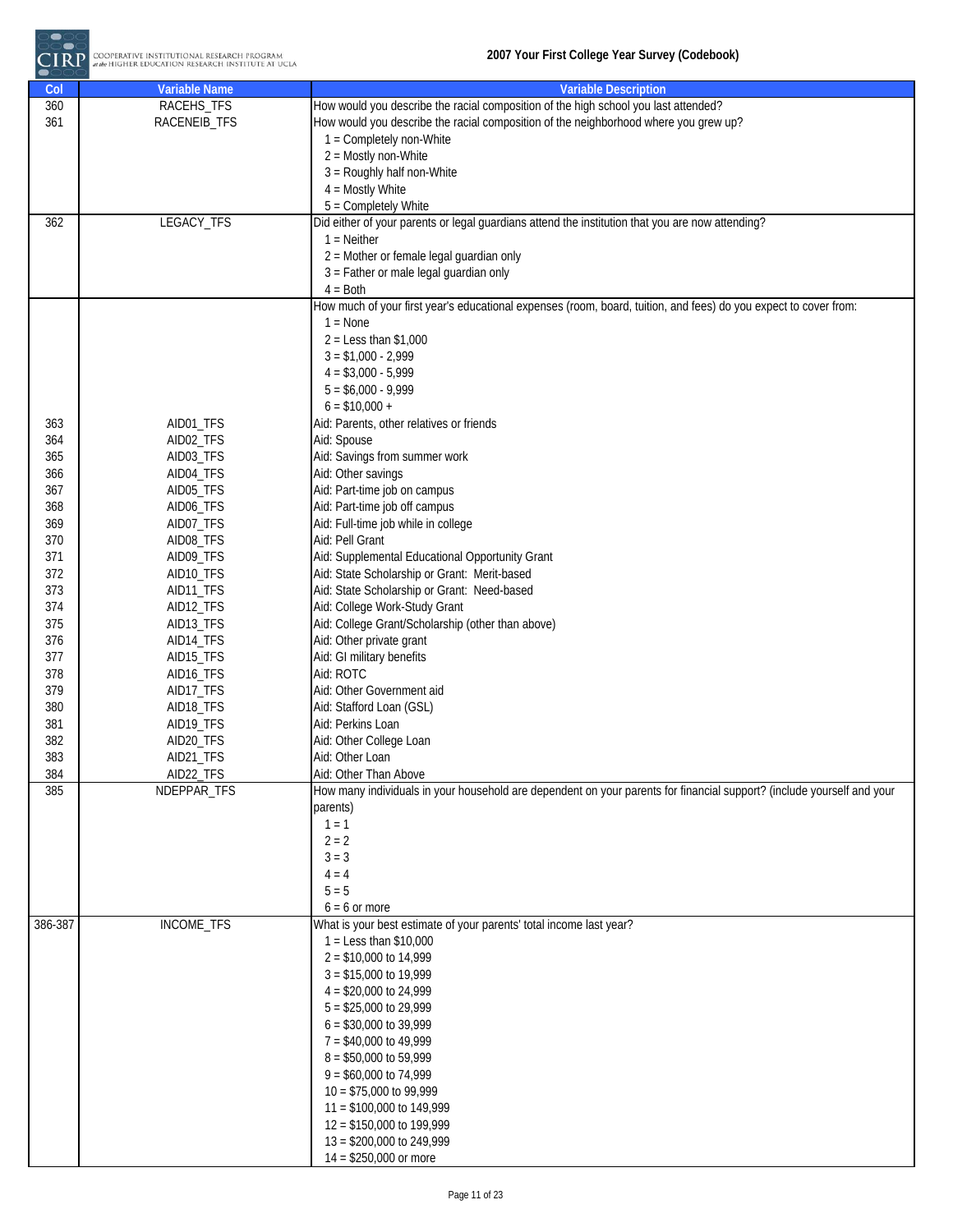

| Col     | <b>Variable Name</b>   | <b>Variable Description</b>                                                   |
|---------|------------------------|-------------------------------------------------------------------------------|
| 388     | <b>FINCON_TFS</b>      | Do you have any concern about your ability to finance your college education? |
|         |                        | 1 = None (I am confident that I will have sufficient funds)                   |
|         |                        | 2 = Some (but I probably will have enough funds)                              |
|         |                        | 3 = Major (not sure I will have enough funds to complete college)             |
| 389-390 | SRELIGION_TFS          | Student's religion                                                            |
| 391-392 | FRELIGION_TFS          | Father's religion                                                             |
| 393-394 | MRELIGION_TFS          | Mother's religion                                                             |
|         |                        | $1 =$ Baptist                                                                 |
|         |                        | $2 =$ Buddhist                                                                |
|         |                        | $3 =$ Church of Christ                                                        |
|         |                        | $4 =$ Eastern Orthodox                                                        |
|         |                        | 5 = Episcopalian                                                              |
|         |                        | $6 =$ Hindu                                                                   |
|         |                        | $7 =$ Islamic                                                                 |
|         |                        | $8 =$ Jewish                                                                  |
|         |                        | $9 = LDS (Mormon)$                                                            |
|         |                        | $10 = Lutheran$                                                               |
|         |                        | $11 = Methodist$                                                              |
|         |                        | 12 = Presbyterian                                                             |
|         |                        | $13 = Quaker$                                                                 |
|         |                        | 14 = Roman Catholic                                                           |
|         |                        | 15 = Seventh Day Adventist                                                    |
|         |                        | 16 = United Church of Christ/Congregational                                   |
|         |                        | 17 = Other Christian                                                          |
|         |                        | 18 = Other Religion                                                           |
|         |                        | $19 = \text{None}$                                                            |
|         |                        | Indicate which activities you did during the past year                        |
|         |                        | $1 = Not at all$                                                              |
|         |                        | $2 = Occasionally$                                                            |
| 395     |                        | $3 =$ Frequently<br>Act in Past Year: Attended a religious service            |
| 396     | ACT01_TFS<br>ACT02_TFS | Act in Past Year: Was bored in class                                          |
| 397     | ACT03_TFS              | Act in Past Year: Participated in organized demonstrations                    |
| 398     | ACT04_TFS              | Act in Past Year: Tutored another student                                     |
| 399     | ACT05_TFS              | Act in Past Year: Studied with other students                                 |
| 400     | ACT06_TFS              | Act in Past Year: Was a guest in a teacher's home                             |
| 401     | ACT07_TFS              | Act in Past Year: Smoked cigarettes                                           |
| 402     | ACT08_TFS              | Act in Past Year: Drank beer                                                  |
| 403     | ACT09_TFS              | Act in Past Year: Drank wine or liquor                                        |
| 404     | ACT10_TFS              | Act in Past Year: Felt overwhelmed by all I had to do                         |
| 405     | ACT11_TFS              | Act in Past Year: Felt depressed                                              |
| 406     | ACT12_TFS              | Act in Past Year: Performed volunteer work                                    |
| 407     | ACT13_TFS              | Act in Past Year: Played a musical instrument                                 |
| 408     | ACT14_TFS              | Act in Past Year: Asked a teacher for advice after class                      |
| 409     | ACT15_TFS              | Act in Past Year: Voted in a student election                                 |
| 410     | ACT16_TFS              | Act in Past Year: Socialized with someone of another racial/ethnic group      |
| 411     | ACT17_TFS              | Act in Past Year: Came late to class                                          |
| 412     | ACT18_TFS              | Act in Past Year: Used the Internet: For research or homework                 |
| 413     | ACT19_TFS              | Act in Past Year: Used the Internet: To read news sites                       |
| 414     | ACT20_TFS              | Act in Past Year: Used the Internet: To read blogs                            |
| 415     | ACT21_TFS              | Act in Past Year: Performed community service as part of a class              |
| 416     | ACT22_TFS              | Act in Past Year: Discussed religion                                          |
| 417     | ACT23_TFS              | Act in Past Year: Discussed politics                                          |
| 418     | ACT24_TFS              | Act in Past Year: Read a newspaper for: National and global news              |
| 419     | ACT25_TFS              | Act in Past Year: Read a newspaper for: Local news and information            |
| 420     | ACT26_TFS              | Act in Past Year: Read a newspaper for: Schoolwork                            |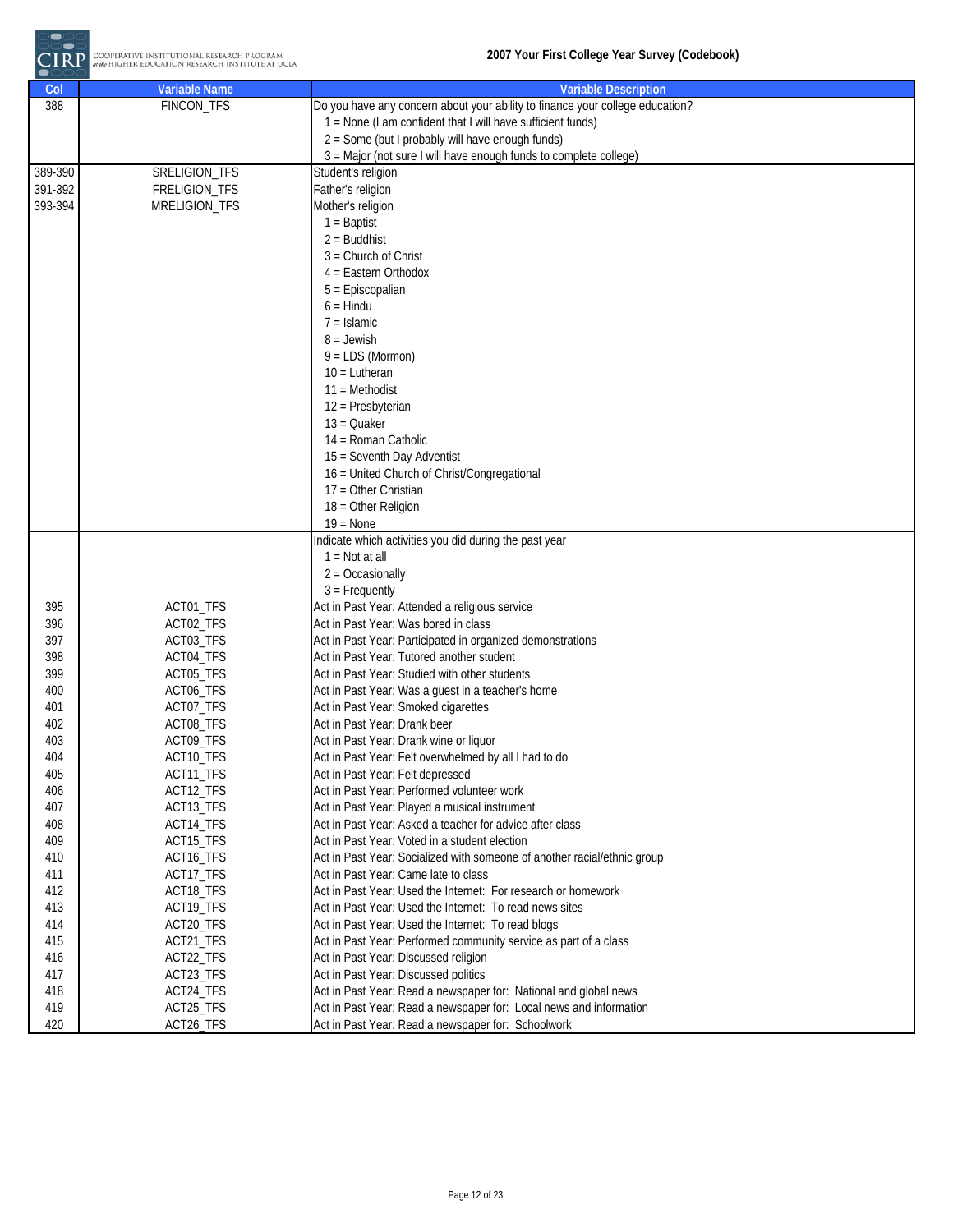

| Col | <b>Variable Name</b> | <b>Variable Description</b>                                                                                           |
|-----|----------------------|-----------------------------------------------------------------------------------------------------------------------|
|     |                      | Rate yourself on each of the following traits as compared with the average person your age. We want the most accurate |
|     |                      | estimate of how you see yourself.                                                                                     |
|     |                      | $1 =$ Lowest 10%                                                                                                      |
|     |                      | $2 =$ Below average                                                                                                   |
|     |                      | $3 = Average$                                                                                                         |
|     |                      | $4 =$ Above average                                                                                                   |
|     |                      | $5 =$ Highest 10%                                                                                                     |
| 421 | RATE01_TFS           | Self Rating: Academic ability                                                                                         |
| 422 | RATE02_TFS           | Self Rating: Artistic ability                                                                                         |
| 423 | RATE03_TFS           | Self Rating: Computer skills                                                                                          |
| 424 | RATE04_TFS           | Self Rating: Cooperativeness                                                                                          |
| 425 | RATE05_TFS           | Self Rating: Creativity                                                                                               |
| 426 | RATE06_TFS           | Self Rating: Drive to achieve                                                                                         |
| 427 | RATE07_TFS           | Self Rating: Emotional health                                                                                         |
| 428 | RATE08_TFS           | Self Rating: Leadership ability                                                                                       |
| 429 | RATE09_TFS           | Self Rating: Mathematical ability                                                                                     |
| 430 | RATE10_TFS           | Self Rating: Physical health                                                                                          |
| 431 | RATE11_TFS           | Self Rating: Public speaking ability                                                                                  |
| 432 | RATE12_TFS           | Self Rating: Religiousness                                                                                            |
| 433 | RATE13_TFS           | Self Rating: Self-confidence (intellectual)                                                                           |
| 434 | RATE14_TFS           | Self Rating: Self-confidence (social)                                                                                 |
| 435 | RATE15_TFS           | Self Rating: Self-understanding                                                                                       |
| 436 | RATE16_TFS           | Self Rating: Spirituality                                                                                             |
| 437 | RATE17_TFS           | Self Rating: Understanding of others                                                                                  |
| 438 | RATE18_TFS           | Self Rating: Writing ability                                                                                          |
| 439 | FATHEDUC_TFS         | Father's education                                                                                                    |
| 440 | MOTHEDUC_TFS         | Mother's education                                                                                                    |
|     |                      | 1 = Grammar school or less                                                                                            |
|     |                      | $2 =$ Some high school                                                                                                |
|     |                      | $3$ = High school graduate                                                                                            |
|     |                      | 4 = Postsecondary school other than college                                                                           |
|     |                      | $5 = Some college$                                                                                                    |
|     |                      | $6 =$ College degree                                                                                                  |
|     |                      | $7 =$ Some graduate school                                                                                            |
|     |                      | 8 = Graduate degree                                                                                                   |
|     |                      | In deciding to go to college, how important you was each of the following reasons?                                    |
|     |                      | $1 = Not important$                                                                                                   |
|     |                      | 2 = Somewhat important                                                                                                |
|     |                      | $3 = Very$ important                                                                                                  |
| 441 | REASON01_TFS         | Reason Attend: My parents wanted me to go                                                                             |
| 442 | REASON02_TFS         | Reason Attend: I could not find a job                                                                                 |
| 443 | REASON03_TFS         | Reason Attend: Wanted to get away from home                                                                           |
| 444 | REASON04_TFS         | Reason Attend: To be able to get a better job                                                                         |
| 445 | REASON05_TFS         | Reason Attend: To gain a general education and appreciation of ideas                                                  |
| 446 | REASON06_TFS         | Reason Attend: There was nothing better to do                                                                         |
| 447 | REASON07_TFS         | Reason Attend: To make me a more cultured person                                                                      |
| 448 | REASON08_TFS         | Reason Attend: To be able to make more money                                                                          |
| 449 | REASON09_TFS         | Reason Attend: To learn more about things that interest me                                                            |
| 450 | REASON10_TFS         | Reason Attend: To prepare myself for graduate or professional school                                                  |
| 451 | REASON11_TFS         | Reason Attend: A mentor/role model encouraged me to go                                                                |
| 452 | REASON12_TFS         | Reason Attend: To get training for a specific career                                                                  |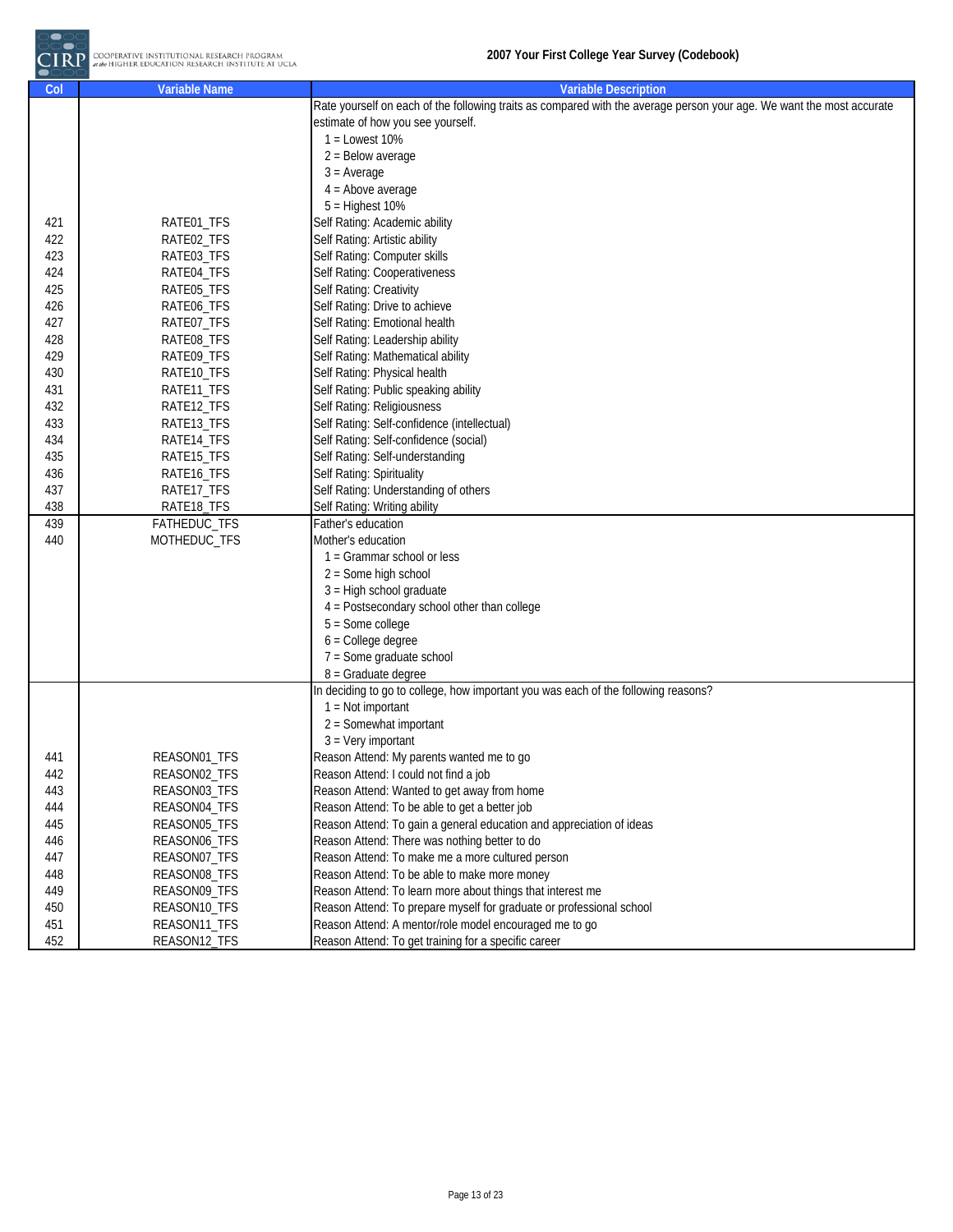| Col     | <b>Variable Name</b> | <b>Variable Description</b>                        |
|---------|----------------------|----------------------------------------------------|
| 453-454 | SCAREER_TFS          | Student's probable career                          |
| 455-456 | FCAREER_TFS          | Father's career                                    |
| 457-458 | MCAREER_TFS          | Mother's career                                    |
|         |                      | $1 =$ Accountant or actuary                        |
|         |                      | $2 =$ Actor or entertainer                         |
|         |                      | $3$ = Architect or urban planner                   |
|         |                      | $4 =$ Artist                                       |
|         |                      | 5 = Business (clerical)                            |
|         |                      | 6 = Business executive (management, administrator) |
|         |                      | 7 = Business owner or proprietor                   |
|         |                      | 8 = Business salesperson or buyer                  |
|         |                      | 9 = Clergy (minister, priest)                      |
|         |                      | 10 = Clergy (other religious)                      |
|         |                      | 11 = Clinical psychologist                         |
|         |                      | 12 = College administrator/staff                   |
|         |                      | 13 = College teacher                               |
|         |                      | 14 = Computer programmer or analyst                |
|         |                      | 15 = Conservationist or forester                   |
|         |                      | 16 = Dentist (including orthodontist)              |
|         |                      | 17 = Dietitian or nutritionist                     |
|         |                      | $18$ = Engineer                                    |
|         |                      | $19$ = Farmer or rancher                           |
|         |                      | 20 = Foreign service worker (including diplomat)   |
|         |                      | 21 = Homemaker (full-time)                         |
|         |                      | 22 = Interior decorator (including designer)       |
|         |                      | 23 = Lab technician or hygienist                   |
|         |                      | 24 = Law enforcement officer                       |
|         |                      | 25 = Lawyer (attorney) or judge                    |
|         |                      | 26 = Military service (career)                     |
|         |                      | 27 = Musician (performer, composer)                |
|         |                      | $28 = Nurse$                                       |
|         |                      | $29$ = Optometrist                                 |
|         |                      | $30$ = Pharmacist                                  |
|         |                      | 31 = Physician                                     |
|         |                      | 32 = Policymaker/Government                        |
|         |                      | 33 = School counselor                              |
|         |                      | 34 = School principal or superintendent            |
|         |                      | 35 = Scientific researcher                         |
|         |                      | 36 = Social, welfare, or recreation worker         |
|         |                      | 37 = Therapist (physical, occupational, speech)    |
|         |                      | 38 = Teacher or administrator (elementary)         |
|         |                      | 39 = Teacher or administrator (secondary)          |
|         |                      | 40 = Veterinarian                                  |
|         |                      | 41 = Writer or journalist<br>42 = Skilled trades   |
|         |                      | 43 = Laborer (unskilled)                           |
|         |                      | 44 = Semi-skilled worker                           |
|         |                      | 45 = Unemployed                                    |
|         |                      | $46 = Other$                                       |
|         |                      | 47 = Undecided [student only]                      |
|         |                      |                                                    |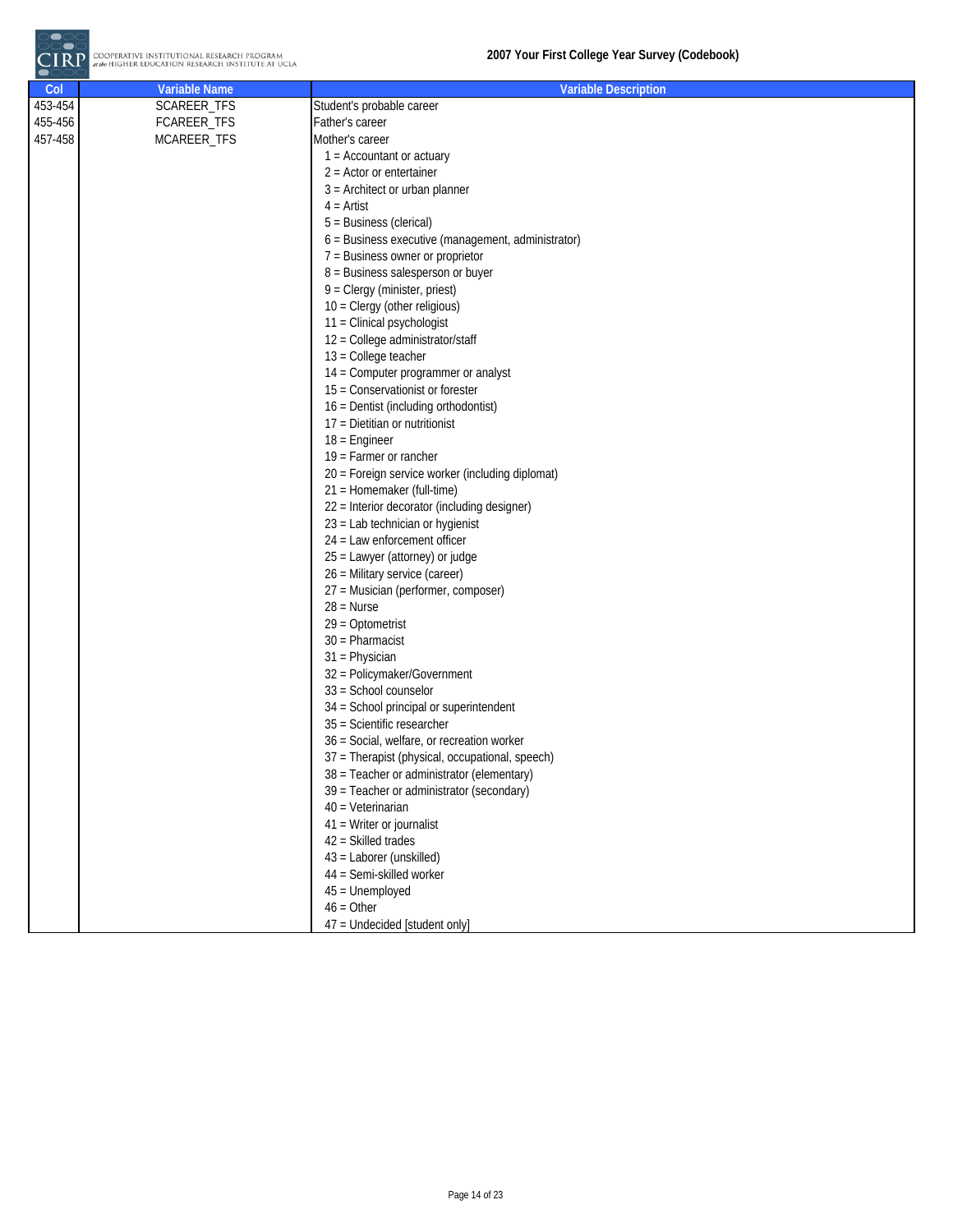| Col | <b>Variable Name</b> | <b>Variable Description</b>                                                                                        |
|-----|----------------------|--------------------------------------------------------------------------------------------------------------------|
|     |                      | Mark one in each row:                                                                                              |
|     |                      | 1 = Disagree strongly                                                                                              |
|     |                      | $2$ = Disagree somewhat                                                                                            |
|     |                      | $3 =$ Agree somewhat                                                                                               |
|     |                      |                                                                                                                    |
|     |                      | $4 = \text{Agree strongly}$                                                                                        |
| 459 | VIEW01_TFS           | View: There is too much concern in the courts for the rights of criminals                                          |
| 460 | VIEW02_TFS           | View: Abortion should be legal                                                                                     |
| 461 | VIEW03_TFS           | View: The death penalty should be abolished                                                                        |
| 462 | VIEW04_TFS           | View: Marijuana should be legalized                                                                                |
| 463 | VIEW05_TFS           | View: It is important to have laws prohibiting homosexual relationships                                            |
|     |                      |                                                                                                                    |
| 464 | VIEW06_TFS           | View: Racial discrimination is no longer a major problem in America                                                |
| 465 | VIEW07_TFS           | View: Realistically, an individual can do little to bring about changes in our society                             |
| 466 | VIEW08_TFS           | View: Wealthy people should pay a larger share of taxes than they do now                                           |
| 467 | VIEW09_TFS           | View: Same-sex couples should have the right to legal marital status                                               |
| 468 | VIEW10_TFS           | View: Affirmative action in college admissions should be abolished                                                 |
| 469 | VIEW11_TFS           | View: Federal military spending should be increased                                                                |
| 470 |                      | View: The federal government should do more to control the sale of handguns                                        |
|     | VIEW12_TFS           |                                                                                                                    |
| 471 | VIEW13_TFS           | View: Only volunteers should serve in the armed forces                                                             |
| 472 | VIEW14_TFS           | View: The federal government is not doing enough to control environmental pollution                                |
| 473 | VIEW15_TFS           | View: A national health care plan is needed to cover everybody's medical costs                                     |
| 474 | VIEW16_TFS           | View: Undocumented immigrants should be denied access to public education                                          |
| 475 | VIEW17_TFS           | View: Through hard work, everybody can succeed in American society                                                 |
| 476 | VIEW18_TFS           | View: Dissent is a critical component of the political process                                                     |
|     |                      | View: Colleges have the right to ban extreme speakers from campus                                                  |
| 477 | VIEW19_TFS           |                                                                                                                    |
| 478 | VIEW20_TFS           | View: The chief benefit of a college education is that it increases one's earning power                            |
| 479 | VIEW21_TFS           | View: The federal government should raise taxes to reduce the deficit                                              |
|     |                      | During your last year in high school, how much time did you spend during a typical doing the following activities: |
|     |                      | $1 = \text{None}$                                                                                                  |
|     |                      | $2 = Less than one hour$                                                                                           |
|     |                      | $3 = 1$ to 2 hours                                                                                                 |
|     |                      |                                                                                                                    |
|     |                      | $4 = 3$ to 5 hours                                                                                                 |
|     |                      | $5 = 6$ to 10 hours                                                                                                |
|     |                      | $6 = 11$ to 15 hours                                                                                               |
|     |                      | $7 = 16$ to 20 hours                                                                                               |
|     |                      | $8 =$ Over 20 hours                                                                                                |
| 480 | HPW01_TFS            | Hours per Week: Studying/homework                                                                                  |
| 481 | HPW02_TFS            | Hours per Week: Socializing with friends                                                                           |
|     |                      |                                                                                                                    |
| 482 | HPW03_TFS            | Hours per Week: Talking with teachers outside of class                                                             |
| 483 | HPW04_TFS            | Hours per Week: Exercise or sports                                                                                 |
| 484 | HPW05_TFS            | Hours per Week: Partying                                                                                           |
| 485 | HPW06_TFS            | Hours per Week: Working (for pay)                                                                                  |
| 486 | HPW07_TFS            | Hours per Week: Volunteer work                                                                                     |
| 487 | HPW08_TFS            | Hours per Week: Student clubs/groups                                                                               |
| 488 | HPW09_TFS            | Hours per Week: Watching TV                                                                                        |
|     |                      |                                                                                                                    |
| 489 | HPW10_TFS            | Hours per Week: Household/childcare duties                                                                         |
| 490 | HPW11_TFS            | Hours per Week: Reading for pleasure                                                                               |
| 491 | HPW12_TFS            | Hours per Week: Playing video/computer games                                                                       |
|     |                      | Are you: (Mark all that apply)                                                                                     |
|     |                      | $1 = Not marked$                                                                                                   |
|     |                      | $2 =$ Marked                                                                                                       |
| 492 | RACE1_TFS            | White                                                                                                              |
|     |                      |                                                                                                                    |
| 493 | RACE2_TFS            | <b>Black</b>                                                                                                       |
| 494 | RACE3_TFS            | American Indian                                                                                                    |
| 495 | RACE4_TFS            | Asian                                                                                                              |
| 496 | RACE5_TFS            | Native Hawaiian/Pacific Islander                                                                                   |
| 497 | RACE6_TFS            | Mexican/Chicano                                                                                                    |
| 498 | RACE7_TFS            | Puerto Rican                                                                                                       |
| 499 | RACE8_TFS            | Other Latino                                                                                                       |
|     |                      |                                                                                                                    |
| 500 | RACE9_TFS            | Other race/ethnicity                                                                                               |
| 501 | POLIVIEW_TFS         | How would you characterize your political views?                                                                   |
|     |                      | $1 = Far right$                                                                                                    |
|     |                      | $2 =$ Conservative                                                                                                 |
|     |                      | $3 = Middle-of-theroad$                                                                                            |
|     |                      | $4 =$ Liberal                                                                                                      |
|     |                      | $5 = Far left$                                                                                                     |
|     |                      |                                                                                                                    |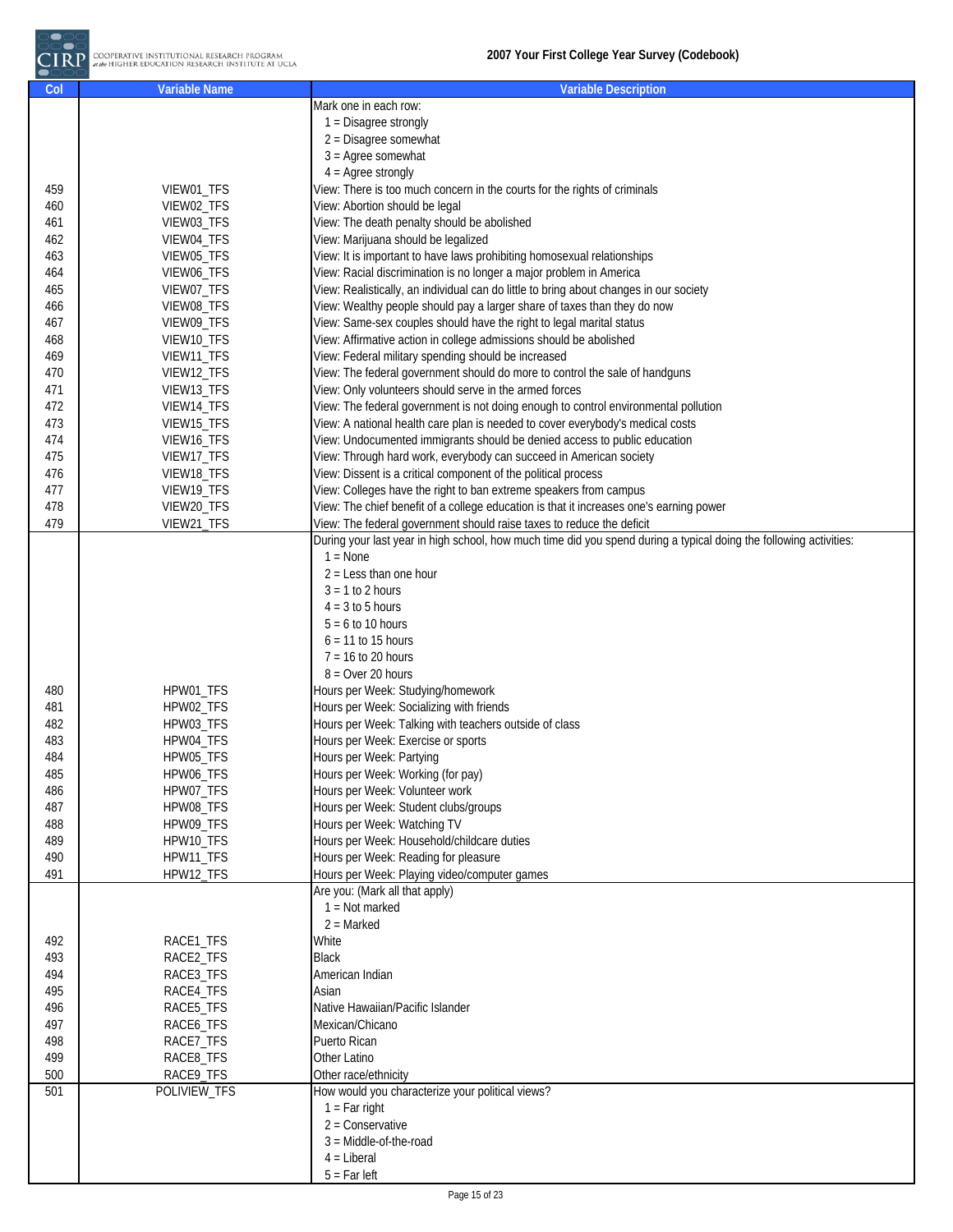

| Col     | <b>Variable Name</b> | <b>Variable Description</b>                                                                    |
|---------|----------------------|------------------------------------------------------------------------------------------------|
|         |                      | How important was each reason in your decision to come here?                                   |
|         |                      | $1 = Not important$                                                                            |
|         |                      | 2 = Somewhat important                                                                         |
|         |                      | $3 = Very$ important                                                                           |
| 502     | CHOOSE01_TFS         | Choose to Attend: My relatives wanted me to come here                                          |
| 503     | CHOOSE02_TFS         | Choose to Attend: My teacher advised me                                                        |
| 504     | CHOOSE03_TFS         | Choose to Attend: This college has a very good academic reputation                             |
| 505     | CHOOSE04_TFS         | Choose to Attend: This college has a good reputation for its social activities                 |
| 506     | CHOOSE05_TFS         | Choose to Attend: I was offered financial assistance                                           |
| 507     | CHOOSE06_TFS         | Choose to Attend: The cost of attending this college                                           |
| 508     | CHOOSE07_TFS         | Choose to Attend: High school counselor advised me                                             |
| 509     | CHOOSE08_TFS         | Choose to Attend: Private college counselor advised me                                         |
| 510     | CHOOSE09 TFS         | Choose to Attend: I wanted to live near home                                                   |
| 511     | CHOOSE10_TFS         | Choose to Attend: Not offered aid by first choice                                              |
| 512     | CHOOSE11_TFS         | Choose to Attend: Could not afford first choice                                                |
| 513     | CHOOSE12_TFS         | Choose to Attend: This college's graduates gain admission to top graduate/professional schools |
| 514     | CHOOSE13_TFS         | Choose to Attend: This college's graduates get good jobs                                       |
| 515     | CHOOSE14_TFS         | Choose to Attend: I was attracted by the religious affiliation/orientation of the college      |
| 516     | CHOOSE15_TFS         | Choose to Attend: I wanted to go to a school about the size of this college                    |
| 517     | CHOOSE16_TFS         | Choose to Attend: Rankings in national magazines                                               |
| 518     | CHOOSE17_TFS         | Choose to Attend: Information from a website                                                   |
| 519     | CHOOSE18_TFS         | Choose to Attend: I was admitted through an Early Action or Early Decision program             |
| 520     | CHOOSE19_TFS         | Choose to Attend: The athletic department recruited me                                         |
| 521     | CHOOSE20_TFS         | Choose to Attend: A visit to campus                                                            |
| 522-523 | MAJOR_TFS            | Student's probable field of study/major                                                        |
|         |                      | $1 = Art$ , fine and applied                                                                   |
|         |                      | 2 = English (language and literature)                                                          |
|         |                      | $3 = History$                                                                                  |
|         |                      | $4 =$ Journalism                                                                               |
|         |                      | 5 = Language and Literature (except English)                                                   |
|         |                      | $6 =$ Music                                                                                    |
|         |                      | $7 =$ Philosophy                                                                               |
|         |                      | $8 =$ Speech                                                                                   |
|         |                      | $9$ = Theater or Drama                                                                         |
|         |                      | 10 = Theology or Religion                                                                      |
|         |                      | 11 = Other Arts and Humanities                                                                 |
|         |                      | 12 = Biology (general)                                                                         |
|         |                      | 13 = Biochemistry or Biophysics                                                                |
|         |                      | $14 = Botany$                                                                                  |
|         |                      | 15 = Environmental Science                                                                     |
|         |                      | 16 = Marine (Life) Science                                                                     |
|         |                      | 17 = Microbiology or Bacteriology                                                              |
|         |                      | $18 = Zoology$                                                                                 |
|         |                      | 19 = Other Biological Science                                                                  |
|         |                      | $20 =$ Accounting                                                                              |
|         |                      | 21 = Business Admin. (general)                                                                 |
|         |                      | $22 =$ Finance                                                                                 |
|         |                      | 23 = International Business                                                                    |
|         |                      | $24$ = Marketing                                                                               |
|         |                      | $25 =$ Management                                                                              |
|         |                      | 26 = Secretarial Studies                                                                       |
|         |                      | $27 =$ Other Business                                                                          |
|         |                      | 28 = Business Education                                                                        |
|         |                      | 29 = Elementary Education                                                                      |
|         |                      | 30 = Music or Art Education                                                                    |
|         |                      | 31 = Physical Education or Recreation                                                          |
|         |                      | 32 = Secondary Education                                                                       |
|         |                      | 33 = Special Education                                                                         |
|         |                      | 34 = Other Education                                                                           |
|         |                      | 35 = Aeronautical or Astronautical Engineering                                                 |
|         |                      | 36 = Civil Engineering                                                                         |
|         |                      | 37 = Chemical Engineering                                                                      |
|         |                      | 38 = Computer Engineering                                                                      |
|         |                      | 39 = Electrical or Electronic Engineering                                                      |
|         |                      | 40 = Industrial Engineering                                                                    |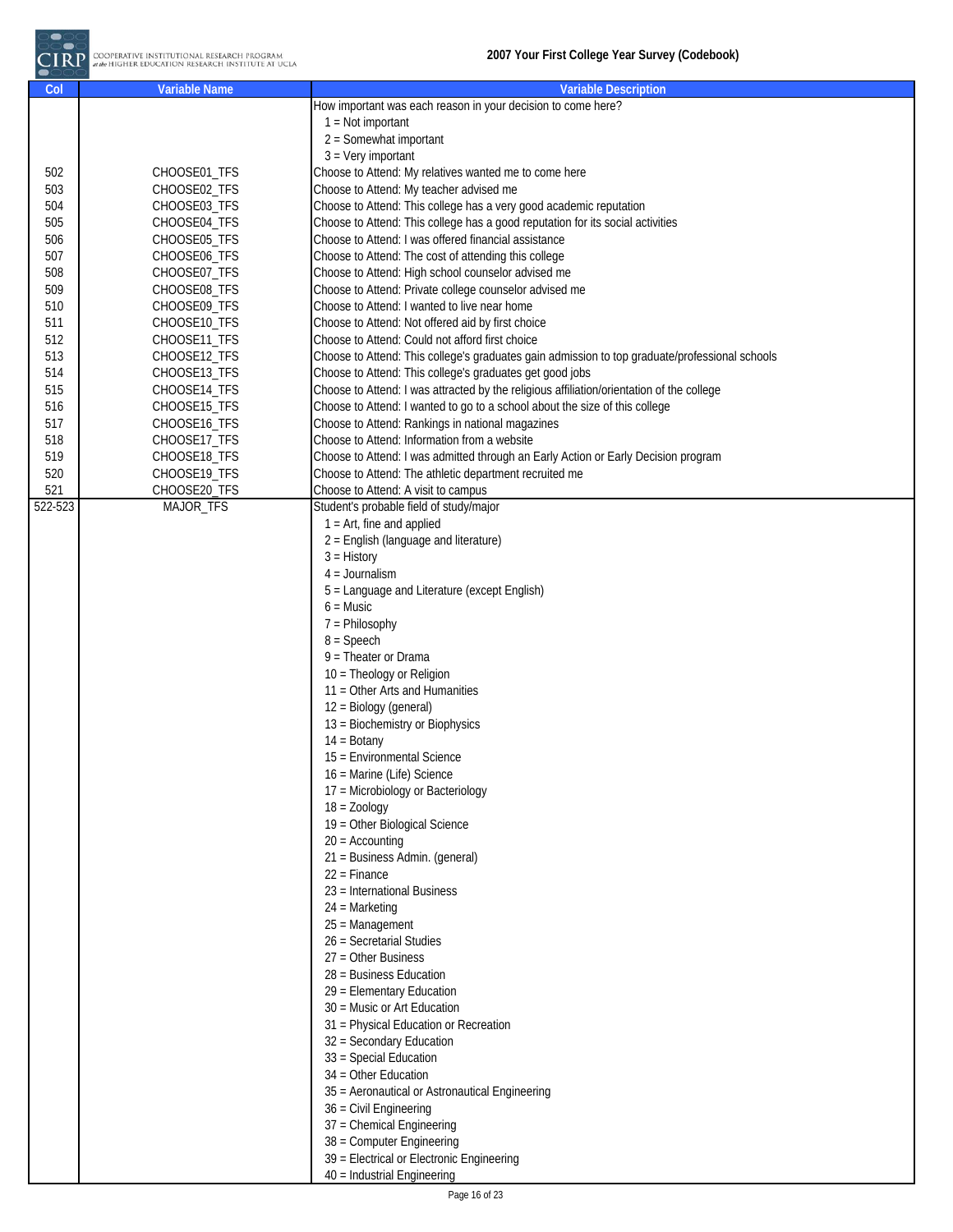| Col | <b>Variable Name</b> | <b>Variable Description</b>                              |
|-----|----------------------|----------------------------------------------------------|
|     |                      | 41 = Mechanical Engineering                              |
|     |                      | 42 = Other Engineering                                   |
|     |                      | $43 =$ Astronomy                                         |
|     |                      | 44 = Atmospheric Science (incl. Meteorology)             |
|     |                      | $45$ = Chemistry                                         |
|     |                      | 46 = Earth Science                                       |
|     |                      | 47 = Marine Science (incl. Oceanography)                 |
|     |                      | $48$ = Mathematics                                       |
|     |                      | $49$ = Physics                                           |
|     |                      | $50 = Statistics$                                        |
|     |                      | 51 = Other Physical Science                              |
|     |                      | 52 = Architecture or Urban Planning                      |
|     |                      | 53 = Family & Consumer Sciences                          |
|     |                      | 54 = Health Technology (medical, dental, laboratory)     |
|     |                      | 55 = Library or Archival Science                         |
|     |                      | 56 = Medicine, Dentistry, Veterinary Medicine            |
|     |                      | $57 =$ Nursing                                           |
|     |                      | $58 =$ Pharmacy                                          |
|     |                      | 59 = Therapy (occupational, physical, speech)            |
|     |                      | 60 = Other Professional                                  |
|     |                      | $61 =$ Anthropology                                      |
|     |                      | $62$ = Economics                                         |
|     |                      | $63$ = Ethnic Studies                                    |
|     |                      | $64$ = Geography                                         |
|     |                      | 65 = Political Science (gov't., international relations) |
|     |                      | $66 =$ Psychology                                        |
|     |                      | 67 = Social Work                                         |
|     |                      | $68 =$ Sociology                                         |
|     |                      | 69 = Women's Studies                                     |
|     |                      | 70 = Other Social Science                                |
|     |                      | 71 = Building Trades                                     |
|     |                      | 72 = Data Processing or Computer Programming             |
|     |                      | 73 = Drafting or Design                                  |
|     |                      | $74$ = Electronics                                       |
|     |                      | $75$ = Mechanics                                         |
|     |                      | 76 = Other Technical                                     |
|     |                      | $77$ = Agriculture                                       |
|     |                      | $78 =$ Communications                                    |
|     |                      | 79 = Computer Science                                    |
|     |                      | $80 =$ Forestry                                          |
|     |                      | 81 = Kinesiology                                         |
|     |                      | 82 = Law Enforcement                                     |
|     |                      | 83 = Military Science                                    |
|     |                      | 84 = Other Field                                         |
|     |                      | $85$ = Undecided                                         |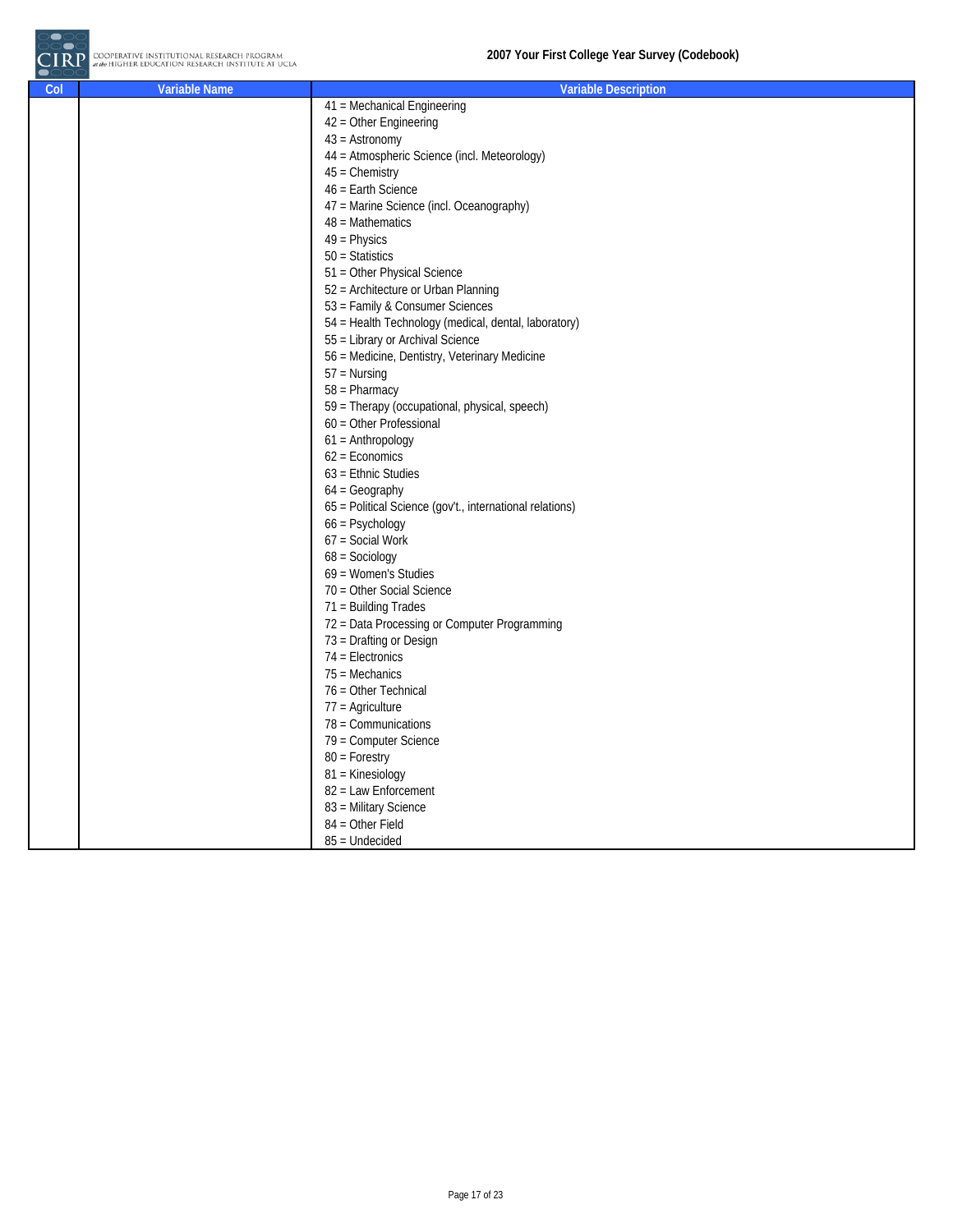| Col | <b>Variable Name</b> | <b>Variable Description</b>                                                                                         |
|-----|----------------------|---------------------------------------------------------------------------------------------------------------------|
|     |                      | Indicate the importance to you personally of:                                                                       |
|     |                      | $1 = Not important$                                                                                                 |
|     |                      | $2 =$ Somewhat important                                                                                            |
|     |                      | $3 = Very$ important                                                                                                |
|     |                      | $4$ = Essential                                                                                                     |
| 524 | GOAL01_TFS           | Goal: Becoming accomplished in one of the performing arts (acting, dancing, etc.)                                   |
| 525 | GOAL02_TFS           | Goal: Becoming an authority in my field                                                                             |
| 526 | GOAL03_TFS           | Goal: Obtaining recognition from my colleagues for contributions to my special field                                |
| 527 | GOAL04_TFS           | Goal: Influencing the political structure                                                                           |
| 528 | GOAL05_TFS           | Goal: Influencing social values                                                                                     |
| 529 | GOAL06 TFS           | Goal: Raising a family                                                                                              |
| 530 | GOAL07_TFS           | Goal: Having administrative responsibility for the work of others                                                   |
| 531 | GOAL08_TFS           | Goal: Being very well off financially                                                                               |
| 532 | GOAL09_TFS           | Goal: Helping others who are in difficulty                                                                          |
| 533 | GOAL10_TFS           | Goal: Making a theoretical contribution to science                                                                  |
| 534 | GOAL11_TFS           | Goal: Writing original works (poems, novels, short stories, etc.)                                                   |
| 535 | GOAL12_TFS           | Goal: Creating artistic work (painting, sculpture, decorating, etc.)                                                |
| 536 |                      | Goal: Becoming successful in a business of my own                                                                   |
|     | GOAL13_TFS           |                                                                                                                     |
| 537 | GOAL14_TFS           | Goal: Becoming involved in programs to clean up the environment                                                     |
| 538 | GOAL15_TFS           | Goal: Developing a meaningful philosophy of life                                                                    |
| 539 | GOAL16_TFS           | Goal: Participating in a community action program                                                                   |
| 540 | GOAL17_TFS           | Goal: Helping to promote racial understanding                                                                       |
| 541 | GOAL18_TFS           | Goal: Keeping up to date with political affairs                                                                     |
| 542 | GOAL19_TFS           | Goal: Becoming a community leader                                                                                   |
| 543 | GOAL20_TFS           | Goal: Improving my understanding of other countries and cultures                                                    |
| 544 | GOAL21_TFS           | Goal: Participating in an organization like the Peace Corps or AmeriCorps/VISTA                                     |
|     |                      | What is your best guess as to the chances that you will                                                             |
|     |                      | $1 = No chance$                                                                                                     |
|     |                      | $2$ = Very little chance                                                                                            |
|     |                      | $3 =$ Some chance                                                                                                   |
|     |                      | $4 = Very good chance$                                                                                              |
| 545 | FUTACT01_TFS         | Future Act: Change major field                                                                                      |
| 546 | FUTACT02_TFS         | Future Act: Change career choice                                                                                    |
| 547 | FUTACT03_TFS         | Future Act: Participate in student government                                                                       |
| 548 | FUTACT04_TFS         | Future Act: Get a job to help pay for college expenses                                                              |
| 549 | FUTACT05_TFS         | Future Act: Work full-time while attending college                                                                  |
| 550 | FUTACT06_TFS         | Future Act: Join a social fraternity or sorority                                                                    |
| 551 | FUTACT07_TFS         | Future Act: Play varsity/intercollegiate athletics                                                                  |
| 552 | FUTACT08_TFS         | Future Act: Make at least a 'B' average                                                                             |
| 553 | FUTACT09_TFS         | Future Act: Need extra time to complete your degree requirements                                                    |
| 554 | FUTACT10_TFS         | Future Act: Participate in student protests or demonstrations                                                       |
| 555 | FUTACT11_TFS         | Future Act: Transfer to another college before graduating                                                           |
| 556 | FUTACT12_TFS         | Future Act: Be satisfied with your college                                                                          |
| 557 | FUTACT13_TFS         | Future Act: Participate in volunteer or community service work                                                      |
| 558 | FUTACT14_TFS         | Future Act: Seek personal counseling                                                                                |
| 559 | FUTACT15_TFS         | Future Act: Communicate regularly with your professors                                                              |
| 560 | FUTACT16_TFS         | Future Act: Socialize with someone of another racial/ethnic group                                                   |
| 561 | FUTACT17_TFS         | Future Act: Participate in student clubs/groups                                                                     |
| 562 | FUTACT18_TFS         | Future Act: Participate in a study abroad program                                                                   |
| 563 | PERMIT_TFS           | Do you give the Higher Education Research Institute (HERI) permission to include your ID number should your college |
|     |                      | request the data for additional research analyses?                                                                  |
|     |                      | $1 = No$                                                                                                            |
|     |                      | $2 = Yes$                                                                                                           |
|     |                      |                                                                                                                     |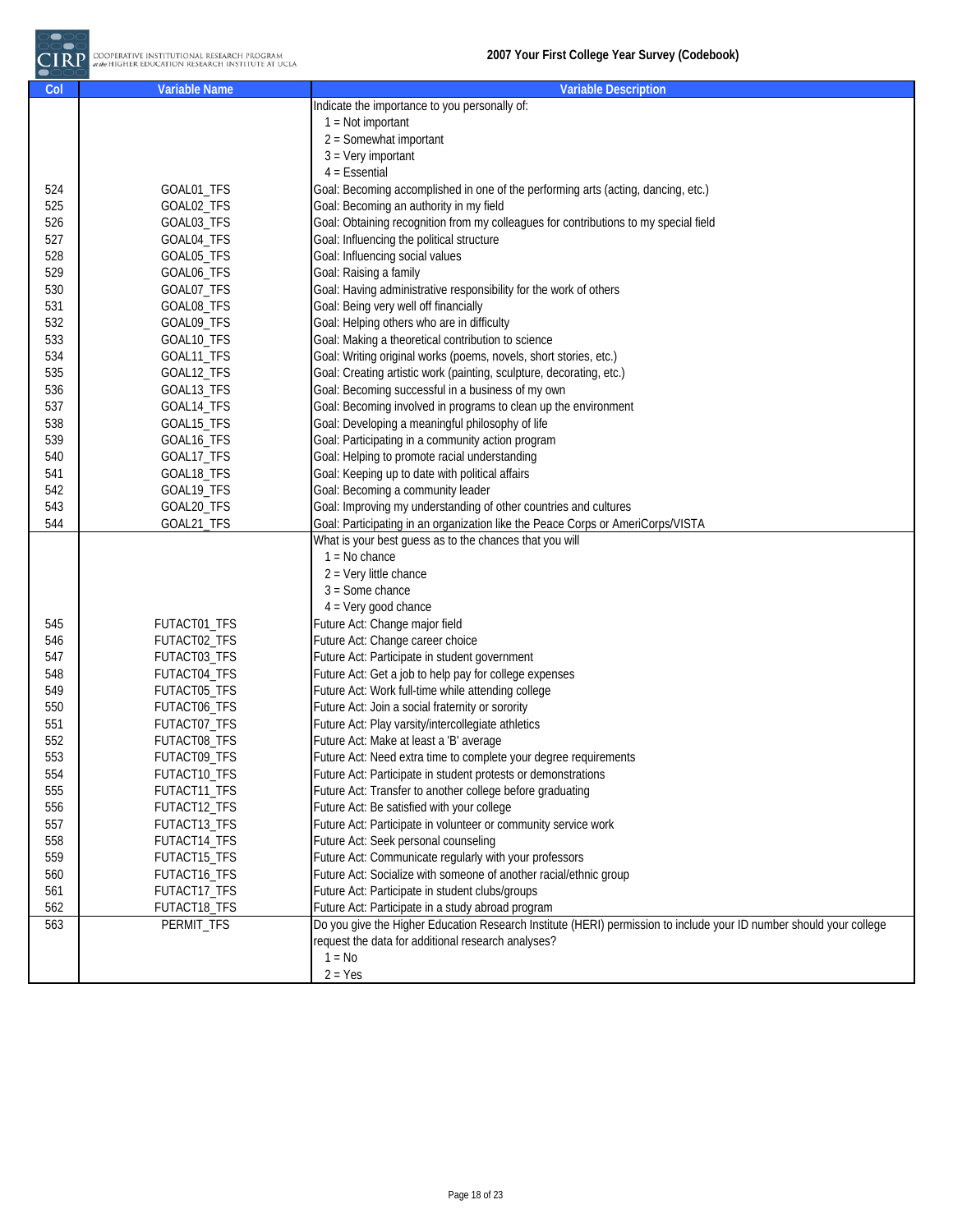

| Col     | <b>Variable Name</b> | <b>Variable Description</b>                                              |
|---------|----------------------|--------------------------------------------------------------------------|
|         |                      | <b>Optional Questions</b>                                                |
|         |                      | $1 = A$                                                                  |
|         |                      | $2 = B$                                                                  |
|         |                      | $3 = C$                                                                  |
|         |                      | $4 = D$                                                                  |
|         |                      | $5 = E$                                                                  |
| 564     | OPTQ01_TFS           | <b>Optional Question 1</b>                                               |
| 565     | OPTQ02_TFS           | <b>Optional Question 2</b>                                               |
| 566     | OPTQ03_TFS           | <b>Optional Question 3</b>                                               |
| 567     | OPTQ04_TFS           | <b>Optional Question 4</b>                                               |
| 568     | OPTQ05_TFS           | Optional Question 5                                                      |
| 569     | OPTQ06_TFS           | Optional Question 6                                                      |
| 570     | OPTQ07_TFS           | <b>Optional Question 7</b>                                               |
| 571     | OPTQ08_TFS           | <b>Optional Question 8</b>                                               |
| 572     | OPTQ09_TFS           | Optional Question 9                                                      |
| 573     | OPTQ10_TFS           | Optional Question 10                                                     |
| 574     | OPTQ11_TFS           | <b>Optional Question 11</b>                                              |
| 575     | OPTQ12_TFS           | Optional Question 12                                                     |
| 576     | OPTQ13_TFS           | Optional Question 13                                                     |
| 577     | OPTQ14_TFS           | Optional Question 14                                                     |
| 578     | OPTQ15_TFS           | Optional Question 15                                                     |
| 579     | OPTQ16_TFS           | Optional Question 16                                                     |
| 580     | OPTQ17_TFS           | <b>Optional Question 17</b>                                              |
| 581     | OPTQ18_TFS           | Optional Question 18                                                     |
|         |                      | <b>CIRP Freshman Survey - Derived Variables</b>                          |
| 582     | RRACE_TFS            | Responded to race                                                        |
|         |                      | $1 = No$                                                                 |
|         |                      | $2 = Yes$                                                                |
| 583     | RACEGROUP_TFS        | Race/Ethnicity Group                                                     |
|         |                      | 1 = American Indian                                                      |
|         |                      | $2 = Asian$                                                              |
|         |                      | $3 = Black$                                                              |
|         |                      | $4 = Hispanic$                                                           |
|         |                      | $5 =$ White                                                              |
|         |                      | $6 = Other$                                                              |
|         |                      | 7 = Two or more race/ethnicity                                           |
| 584     | <b>FIRSTGEN_TFS</b>  | First generation status based on parent(s) with less than 'some college' |
|         |                      | $1 = No$                                                                 |
|         |                      | $2 = Yes$                                                                |
| 585-586 | MAJORA_TFS           | Student's major aggregated                                               |
|         |                      | $1 =$ Agriculture                                                        |
|         |                      | 2 = Biological Sciences                                                  |
|         |                      | $3$ = Business                                                           |
|         |                      | $4 =$ Education                                                          |
|         |                      |                                                                          |
|         |                      | $5 =$ Engineering                                                        |
|         |                      | $6$ = English                                                            |
|         |                      | 7 = Health Professional                                                  |
|         |                      | 8 = History or Political Science                                         |
|         |                      | $9$ = Humanities                                                         |
|         |                      | $10$ = Fine Arts                                                         |
|         |                      | 11 = Mathematics or Statistics                                           |
|         |                      | 12 = Physical Sciences                                                   |
|         |                      | 13 = Social Sciences                                                     |
|         |                      | 14 = Other Technical                                                     |
|         |                      | 15 = Other Non-technical                                                 |
|         |                      | $16$ = Undecided                                                         |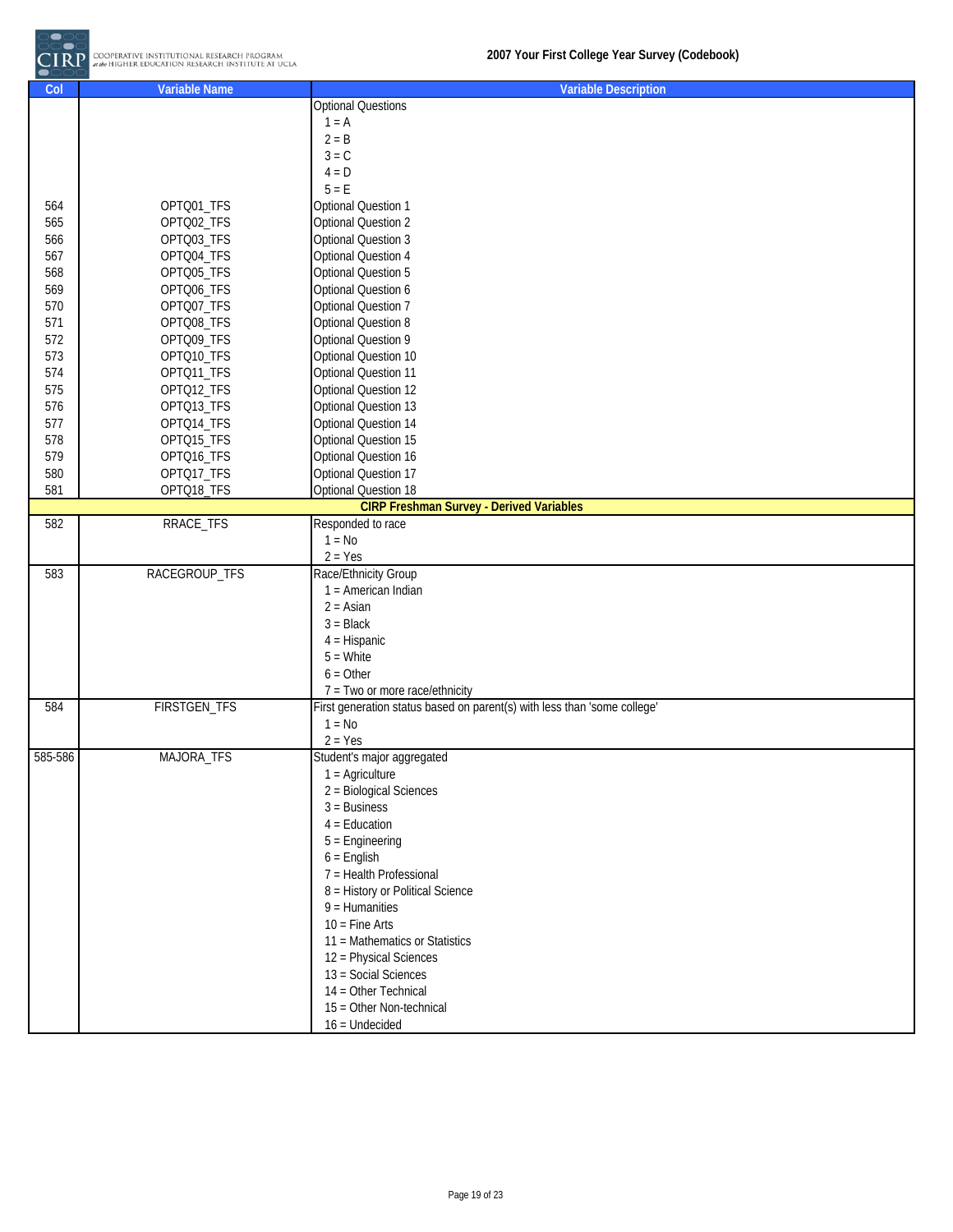|                               | COOPERATIVE INSTITUTIONAL RESEARCH PROGRAM<br>at the HIGHER EDUCATION RESEARCH INSTITUTE AT UCLA | 2007 Your First College Year Survey (Codebook)                                                                                                                                                                                                                                                                                                                                                                                                                                                                                                                                                                                                      |
|-------------------------------|--------------------------------------------------------------------------------------------------|-----------------------------------------------------------------------------------------------------------------------------------------------------------------------------------------------------------------------------------------------------------------------------------------------------------------------------------------------------------------------------------------------------------------------------------------------------------------------------------------------------------------------------------------------------------------------------------------------------------------------------------------------------|
| Col                           | <b>Variable Name</b>                                                                             | <b>Variable Description</b>                                                                                                                                                                                                                                                                                                                                                                                                                                                                                                                                                                                                                         |
| 587-588<br>589-590<br>591-592 | SCAREERA_TFS<br>FCAREERA_TFS<br>MCAREERA_TFS                                                     | Student's probable career aggregated<br>Father's career aggregated<br>Mother's career aggregated<br>$1 =$ Artist<br>$2 = Business$<br>3 = Business (clerical)<br>$4 = C \leq C$<br>$5 =$ College teacher<br>$6 = Doctor (MD or DDS)$<br>$7 =$ Education (secondary)<br>8 = Education (elementary)<br>$9$ = Engineer<br>$10 =$ Farmer or forester<br>11 = Health professional<br>12 = Homemaker (full-time)<br>$13 =$ Lawyer<br>14 = Military (career)<br>$15 = Nurse$<br>16 = Research scientist<br>17 = Social/welfare/rec worker<br>18 = Skilled worker<br>19 = Semi-skilled worker<br>20 = Unskilled worker<br>$21 =$ Unemployed<br>$22 = Other$ |
|                               |                                                                                                  | $23$ = Undecided                                                                                                                                                                                                                                                                                                                                                                                                                                                                                                                                                                                                                                    |
| 593-594                       | HOMESTATE_TFS                                                                                    | Student's home state                                                                                                                                                                                                                                                                                                                                                                                                                                                                                                                                                                                                                                |
| 595-599                       | HOMEZIP_TFS                                                                                      | Student's home zip                                                                                                                                                                                                                                                                                                                                                                                                                                                                                                                                                                                                                                  |
| 600                           | STUDSTAT_TFS                                                                                     | Student status<br>1 = Full-time first-time freshman<br>$2$ = Part-time freshman<br>$3 = Other$                                                                                                                                                                                                                                                                                                                                                                                                                                                                                                                                                      |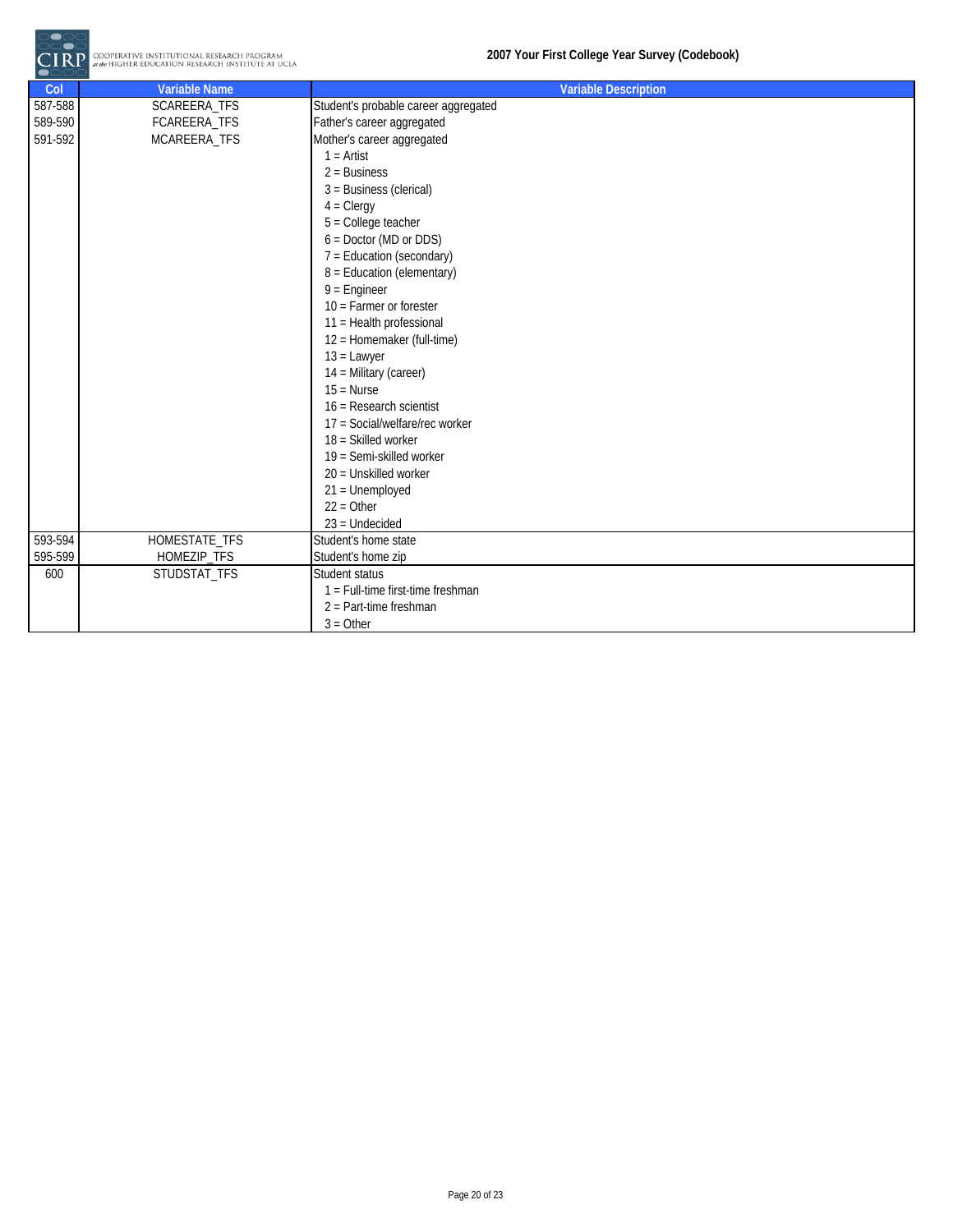| Col         | <b>Variable Name</b> | <b>Variable Description</b>                                   |
|-------------|----------------------|---------------------------------------------------------------|
|             |                      | <b>Institutional Characteristics</b>                          |
| $601 - 602$ | <b>STRAT</b>         | <b>CIRP Stratification Cell</b>                               |
|             |                      | 1=Public Universities - low                                   |
|             |                      | 2=Public Universities - medium                                |
|             |                      | 3=Public Universities - high                                  |
|             |                      | 4=Private Universities - medium                               |
|             |                      | 5=Private Universities - high                                 |
|             |                      | 6=Private Universities - very high                            |
|             |                      | 7=Public 4yr Colleges - low<br>8=Public 4yr Colleges - medium |
|             |                      | 9=Public 4yr Colleges - high                                  |
|             |                      | 10=Public 4yr Colleges - unknown                              |
|             |                      | 11=Private/Nonsectarian 4yr Colleges - low                    |
|             |                      | 12=Private/Nonsectarian 4yr Colleges - medium                 |
|             |                      | 13=Private/Nonsectarian 4yr Colleges - high                   |
|             |                      | 14=Private/Nonsectarian 4yr Colleges - very high              |
|             |                      | 15=Private/Nonsectarian 4yr Colleges - unknown                |
|             |                      | 16=Catholic 4yr Colleges - low                                |
|             |                      | 17=Catholic 4yr Colleges - medium                             |
|             |                      | 18=Catholic 4yr Colleges - high                               |
|             |                      | 19=Catholic 4yr Colleges - unknown                            |
|             |                      | 20=Other Religious 4yr Colleges - very low                    |
|             |                      | 21=Other Religious 4yr Colleges - low                         |
|             |                      | 22=Other Religious 4yr Colleges - medium                      |
|             |                      | 23=Other Religious 4yr Colleges - high                        |
|             |                      | 24=Other Religious 4yr Colleges - unknown                     |
|             |                      | 25=Public 2yr Colleges - very low                             |
|             |                      | 26=Public 2yr Colleges - low                                  |
|             |                      | 27=Public 2yr Colleges - medium                               |
|             |                      | 28=Public 2yr Colleges - high                                 |
|             |                      | 29=Public 2yr Colleges - very high                            |
|             |                      | 30=Private 2yr Colleges - very low                            |
|             |                      | 31=Private 2yr Colleges - low                                 |
|             |                      | 32=Private 2yr Colleges - medium                              |
|             |                      | 33=Private 2yr Colleges - high                                |
|             |                      | 34=HBCU Public 4yr Colleges                                   |
|             |                      | 35=HBCU Private 4yr Colleges                                  |
|             |                      | 36=HBCU Public 2yr Colleges                                   |
|             |                      | 37=HBCU Private 2yr Colleges                                  |
|             |                      | 38=HBCU Other Religious 4yr Colleges                          |
|             |                      | 39=HBCU Catholic 4yr Colleges                                 |
|             |                      | 40=HBCU Public Universities                                   |
|             |                      | 41=HBCU Private Universities                                  |
|             |                      | 99=Other                                                      |
| 603-604     | <b>STATE</b>         | <b>Institution State</b>                                      |
| 605         | <b>HERIREG</b>       | <b>HERI Region</b>                                            |
|             |                      | $1 = East$                                                    |
|             |                      | 2=Midwest                                                     |
|             |                      | $3 =$ South                                                   |
|             |                      | $4 = West$                                                    |
| 606         | <b>OBEREG</b>        | <b>OBE</b> Region                                             |
|             |                      | 1=New England - CT ME MA NH RI VT                             |
|             |                      | 2=Mid East - DE DC MD NJ NY PA                                |
|             |                      | 3=Great Lakes - IL IN MI OH WI                                |
|             |                      | 4=Plains - IA KS MN MO NE ND SD                               |
|             |                      | 5=Southeast - AL AR FL GA KY LA MS NC SC TN VA WV             |
|             |                      | 6=Southwest - AZ NM OK TX                                     |
|             |                      | 7=Rocky Mountains - CO ID MT UT WY                            |
|             |                      | 8=Far West - AK CA HI NV OR WA                                |
|             |                      | $9 = Other$                                                   |
| 607         | <b>HBCU</b>          | <b>HBCU Flag</b>                                              |
|             |                      | 1=Not HBCU                                                    |
|             |                      | 2=Public HBCU                                                 |
|             |                      | 3=Private HBCU                                                |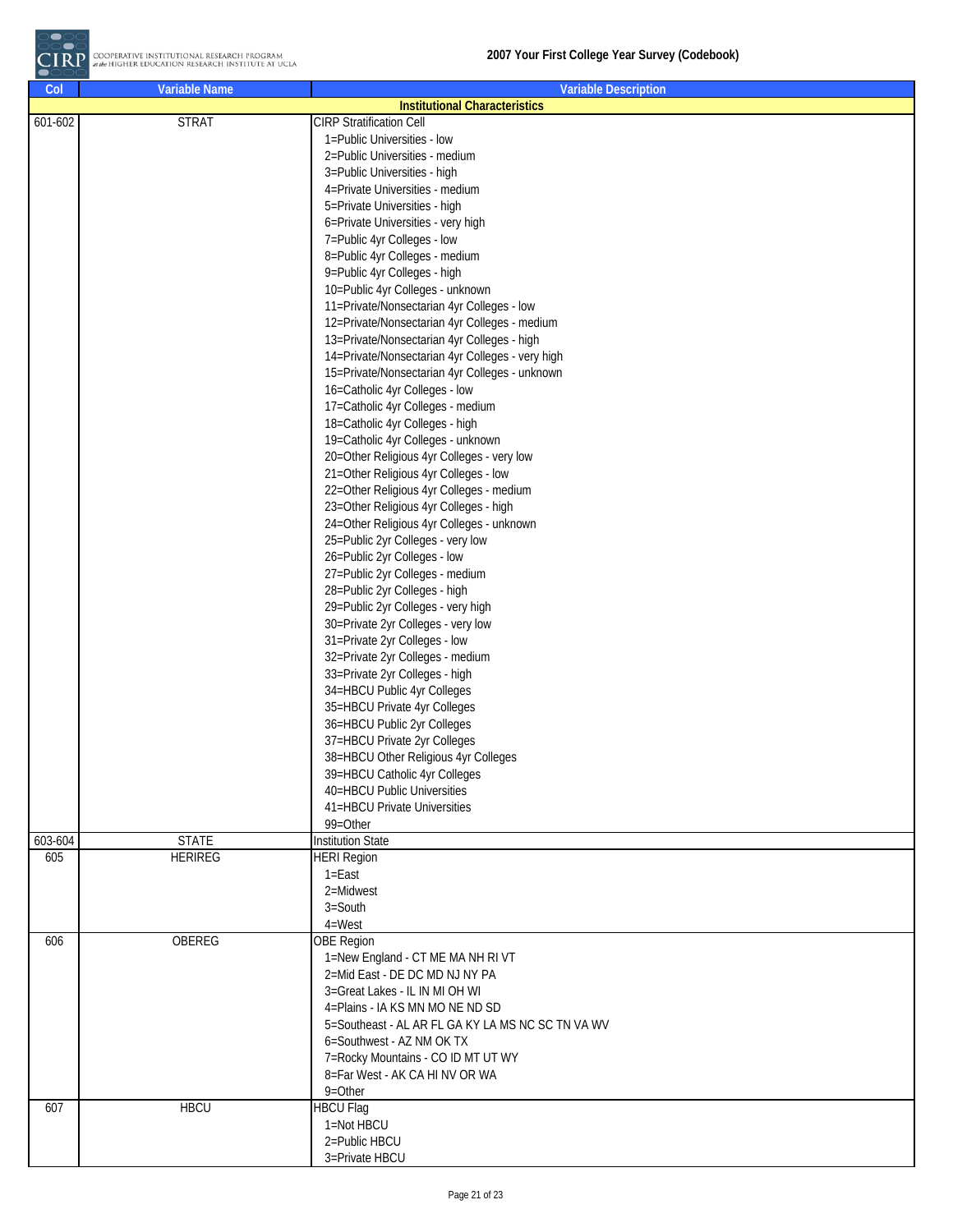

| Col     | <b>Variable Name</b> | <b>Variable Description</b>                                                     |
|---------|----------------------|---------------------------------------------------------------------------------|
| 608     | <b>INSTSEX</b>       | <b>Institution Sex</b>                                                          |
|         |                      | 1=Male only                                                                     |
|         |                      | 2=Female only                                                                   |
|         |                      | $3 = Co$ -ed                                                                    |
|         |                      | 4=Coordinate                                                                    |
| 609-612 | <b>SELECTIVITY</b>   | <b>Institution Selectivity</b>                                                  |
| 613     | <b>INSTTYPE</b>      | Institution Type                                                                |
|         |                      | 1=University                                                                    |
|         |                      | $2=4$ -year                                                                     |
|         |                      | $3=2$ -year                                                                     |
| 614     | <b>INSTCONT</b>      | <b>Institution Control</b>                                                      |
|         |                      | $1 =$ Public                                                                    |
|         |                      | 2=Private                                                                       |
| 615     | COMPGROUP1           | Comparison Group 1                                                              |
|         |                      | 1=Public Universities                                                           |
|         |                      | 2=Private Universities                                                          |
|         |                      | 3=Public 4yr Colleges                                                           |
|         |                      | 4=Private/Nonsectarian 4yr Colleges                                             |
|         |                      | 5=Catholic 4yr Colleges                                                         |
|         |                      | 6=Other Religious 4yr Colleges                                                  |
|         |                      | 7=Public 2yr Colleges                                                           |
|         |                      | 8=Private 2yr Colleges                                                          |
| 616     | COMPGROUP2           | Comparison Group 2                                                              |
|         |                      | 1=Public/Private Universities, Public 4yr Colleges                              |
|         |                      | 2=Nonsectarian, Catholic, Other Religious 4yr Colleges<br>3=Public 2yr Colleges |
|         |                      |                                                                                 |
| 617     | COMPGROUP3           | 4=Private 2yr Colleges<br>Comparison Group 3                                    |
|         |                      | 1=All Baccalaureate Institutions                                                |
|         |                      |                                                                                 |
|         |                      | 2=All Two-Year Colleges                                                         |